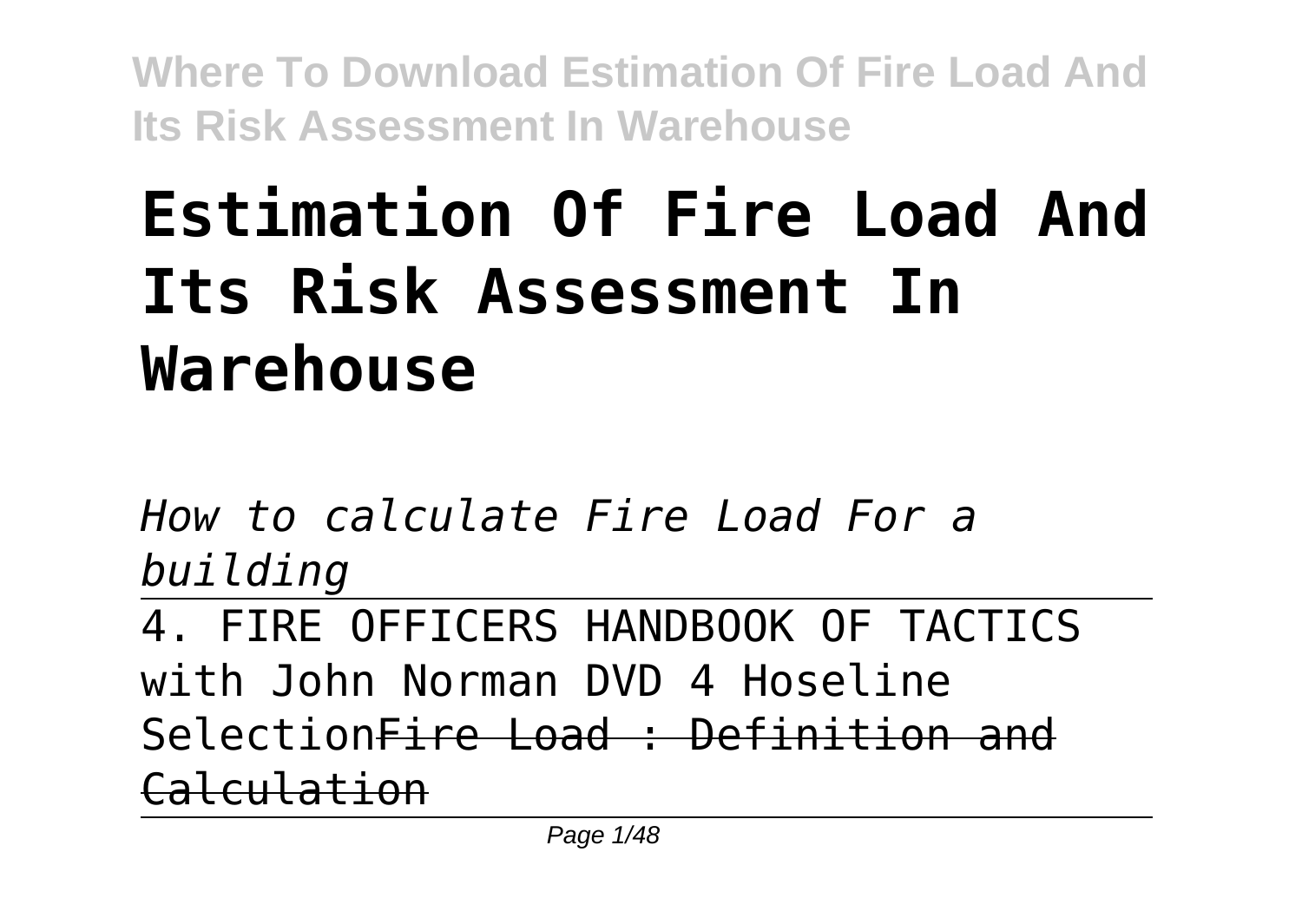Structural Fire Loads Theory and Practice BookFire Load Calculation software *Generator Sizing, 702.4 (12min:47sec)*

FIRE FIGHTING DESIGN BASICS - 4 hrs CLASS**How to Use Our New Estimating and Installation Checklists** How to complete a Load Calculation *Three Great British Wartime Deceptions* How to NOT get a 30K Firebase Bill *Fire Pump Motor Circuits, 695.6(B), (13min:59sec)* **Choosing a Generator Size** The Game of Life and How Page 2/48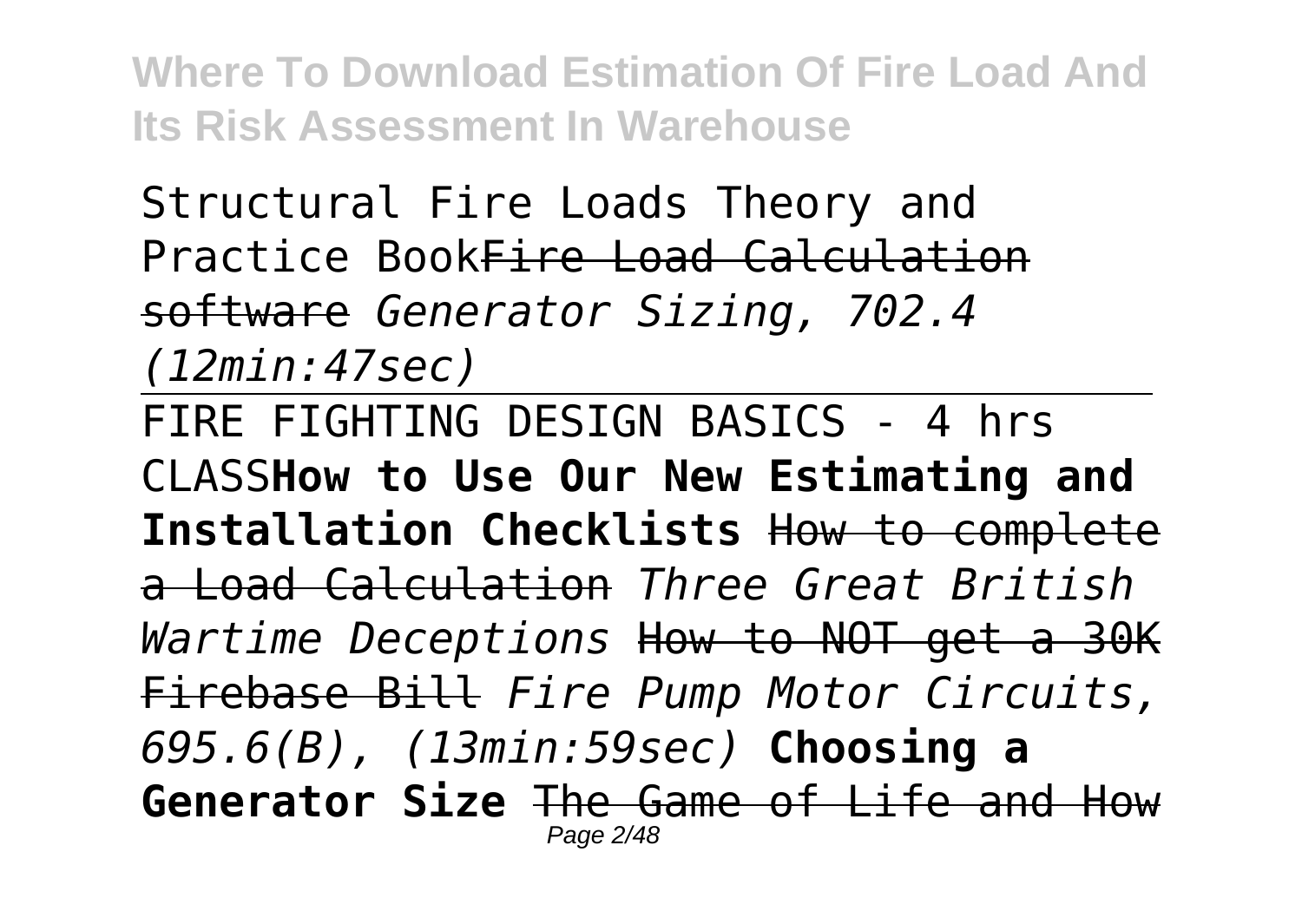to Play It - Audio Book *Calculating Hourly Rates for a Contractor or Small Business* **\"How to Estimate Paint Jobs\" By Painting Business Pro** Fields of Fire Learn to Play: Episode 2 - Turn #1 What Size Generator for Home Fire Fighting -How to Calculate Fire Pump and Jockey Pump Capacity in Fire Fighting System AC 010 - Egress: How to Calculate Occupancy Loads (Part 1 of 2) - The Basics Tesla Wall Connector UK install fire pumps installation details Page 3/48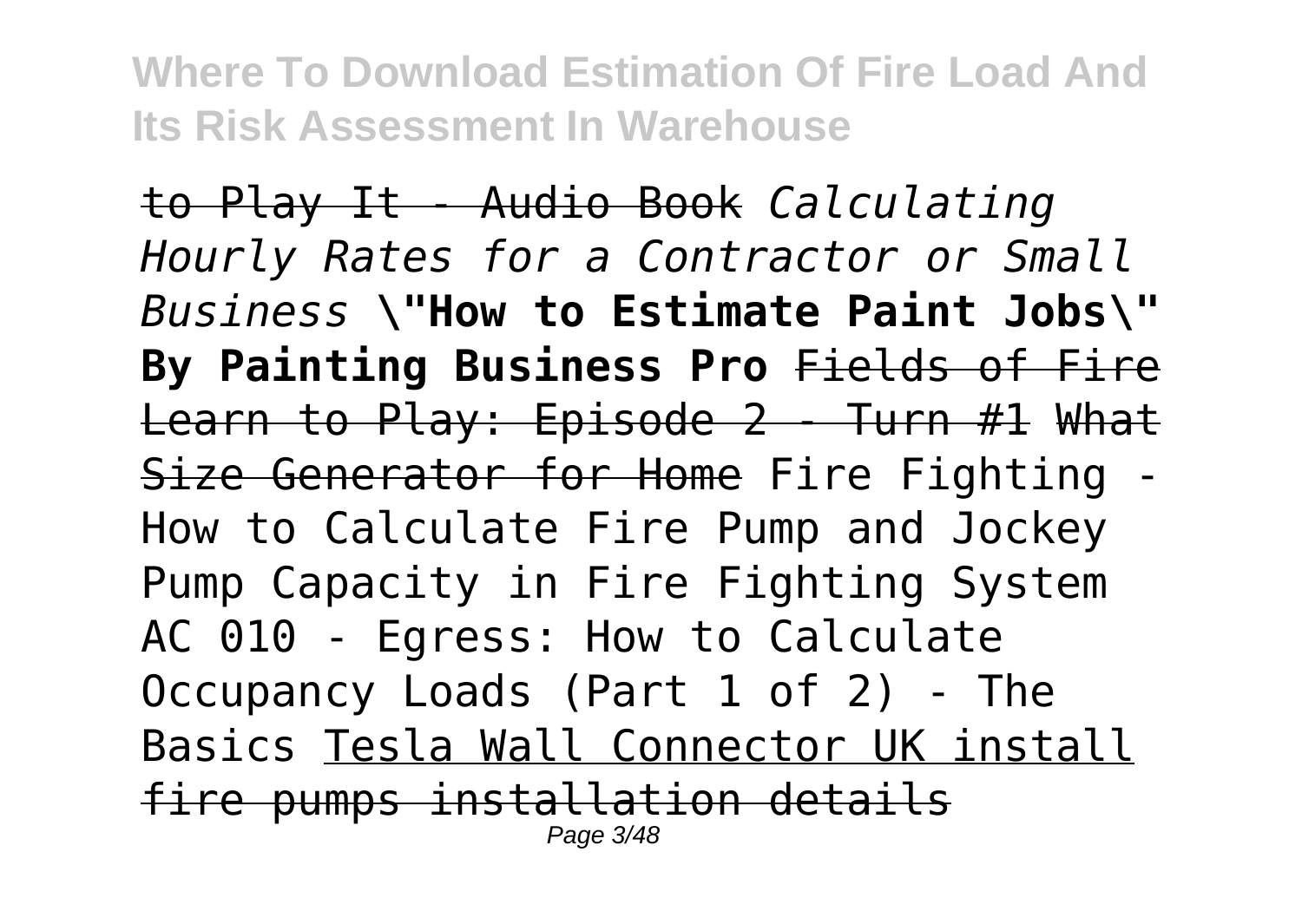**Construction Estimating and Bidding Training How Are Building Occupant Loads Determined? | ARTiculations** *Reading Drawings* How To Build A Piano Instrument In KONTAKT Scope of Works and estimates THE ART OF WAR - FULL AudioBook FIFIFI by Sun Tzu (Sunzi) -Business \u0026 Strategy Audiobook | Audiobooks **1. Syllabus of Estimating and costing , Bill and Tendering (#54)** Lecture 1

Estimation Of Fire Load And Page 4/48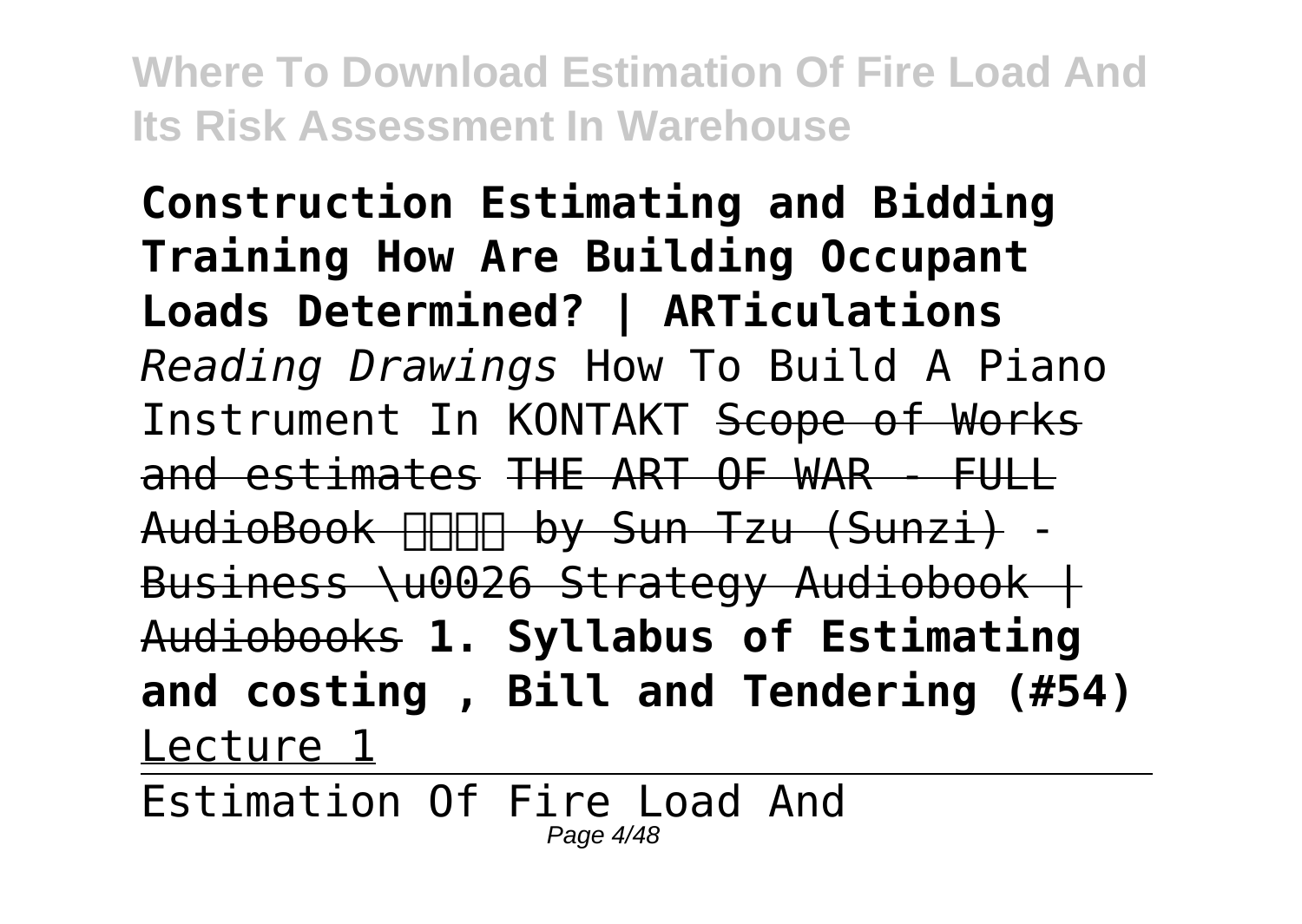The fire load per unit area is defined as Fire Load Density. Fire load or Fire loading is used for evaluating industrial safety risks.  $qc = \sum mvlv$ Af. Where  $qc = fire load (MJ/m2)$  Af= Floor area (m2) mv= Total mass of the combustible material (Kg)and. Hv= Calorific value of the combustible material (MJ /Kg)

Fire Load Calculation Formula & More - Page 5/48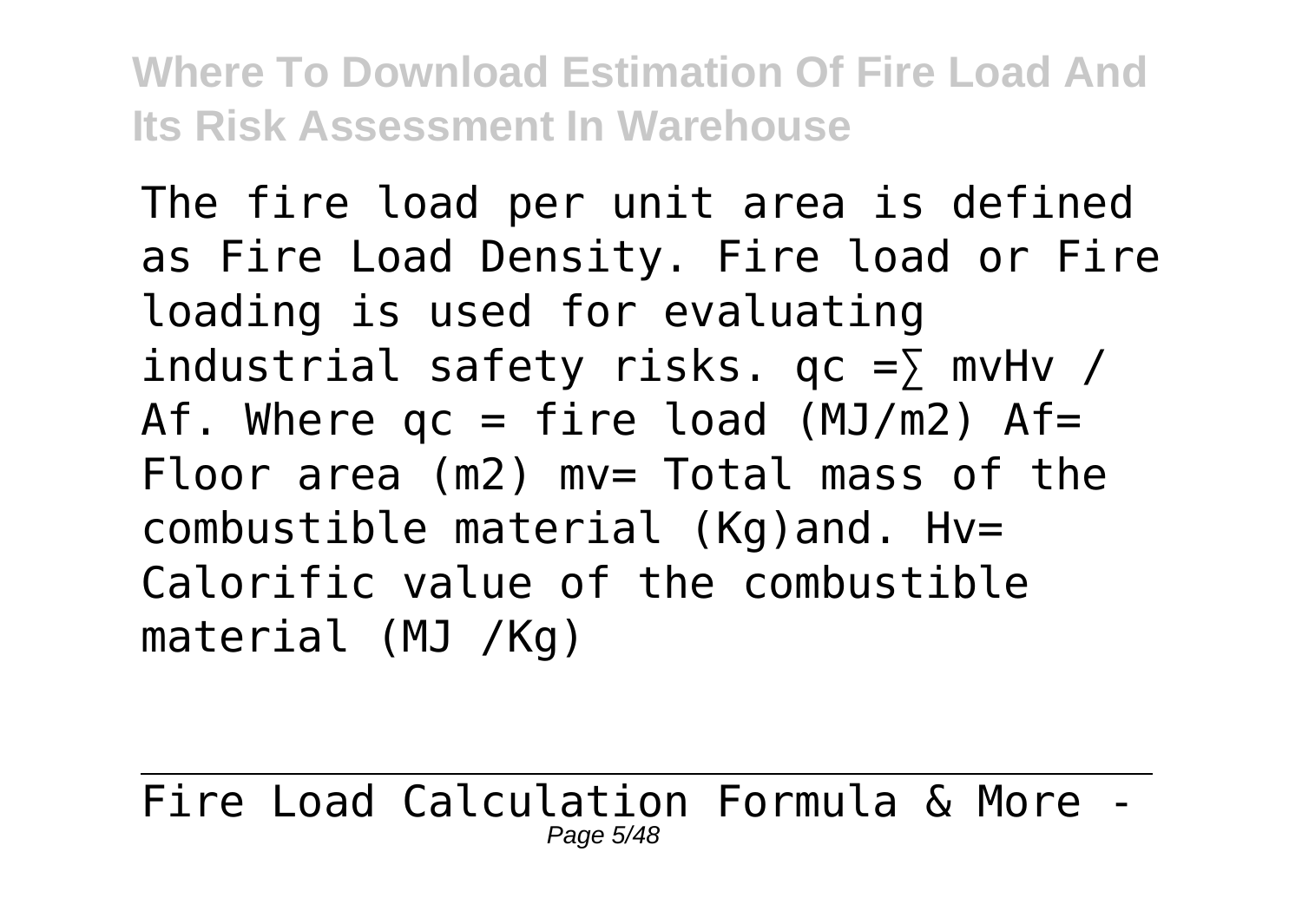## All You Need to ... PDF | On Mar 7, 2018, Sushant Gadilohar and others published ESTIMATION OF FIRE LOAD IN A BUILDING AND PROCEDURE TO ASCERTAIN SAFETY OF STRUCTURAL ELEMENTS | Find, read and cite all the research

...

#### (PDF) ESTIMATION OF FIRE LOAD IN A BUILDING AND PROCEDURE ... Multiply M by C and divide the total by Page 6/48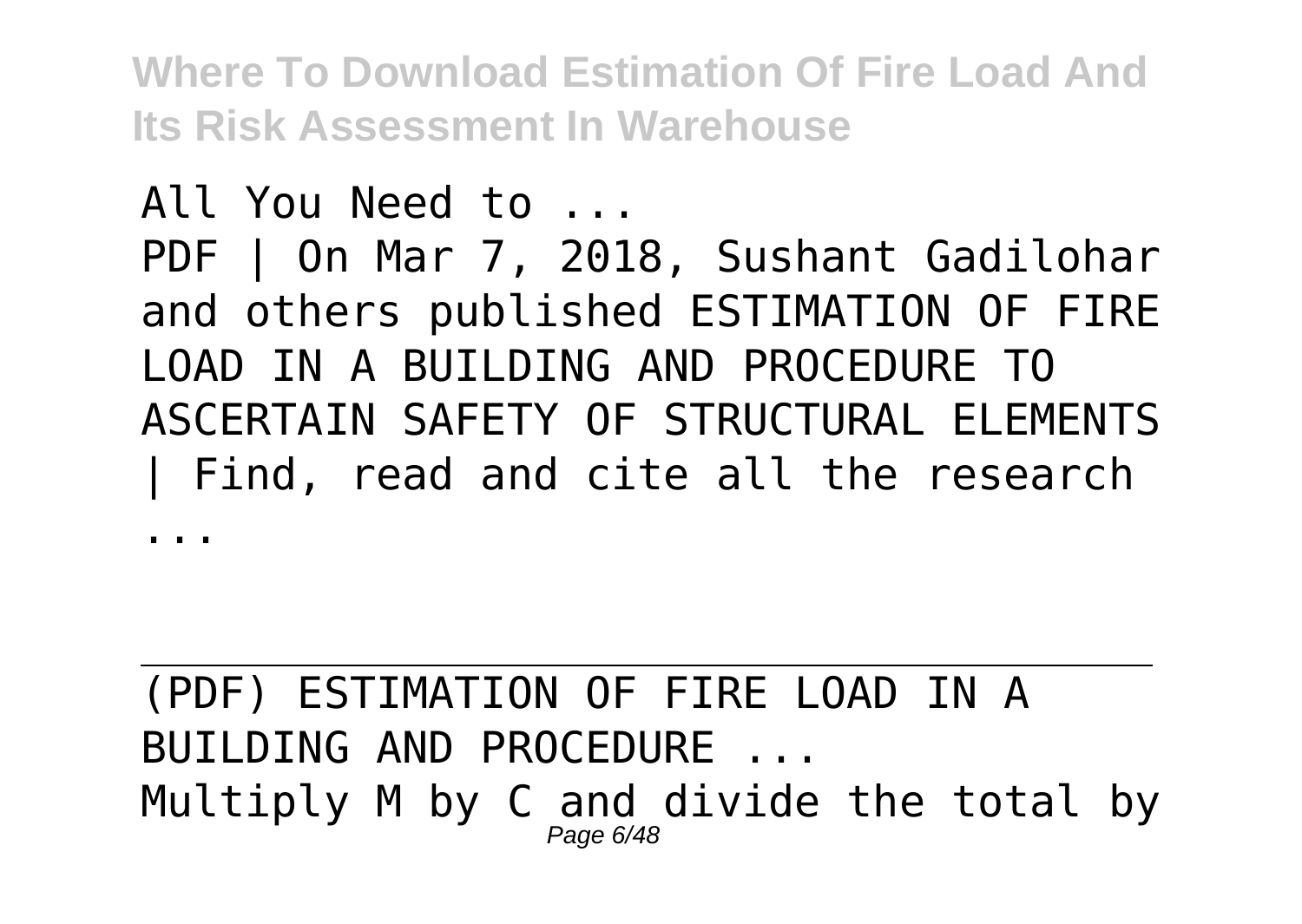A to determine the fire load. The equation looks like this: How to calculate fire load. Determine the weight of combustible materials in the compartment for which you wish to calculate the fire load. This value is represented by "W" and is measured in kilograms.

Fire Load Calculation | RLS HUMAN CARE The formula for calculating fire l oad Page 7/48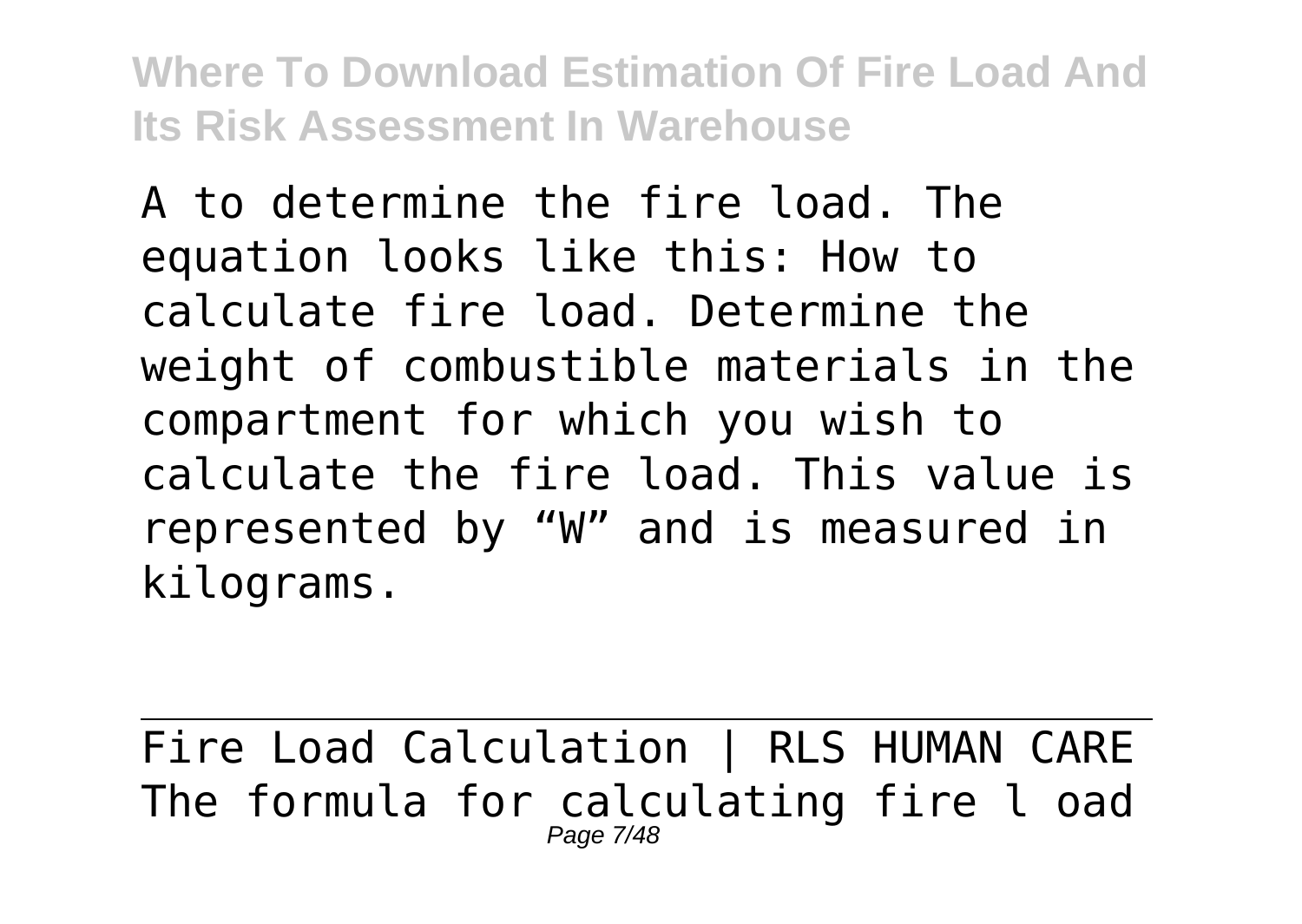is as stated. Fire load = (combustibles in k g) x calorific value in kcal/kg Floor area in square meters The calculation of the fire load is the basis for the...

(PDF) Calculation of fire load - ResearchGate According to United States law, the fire load of a building is a number measured in kilograms-per-square meter.  $P$ age  $8/48$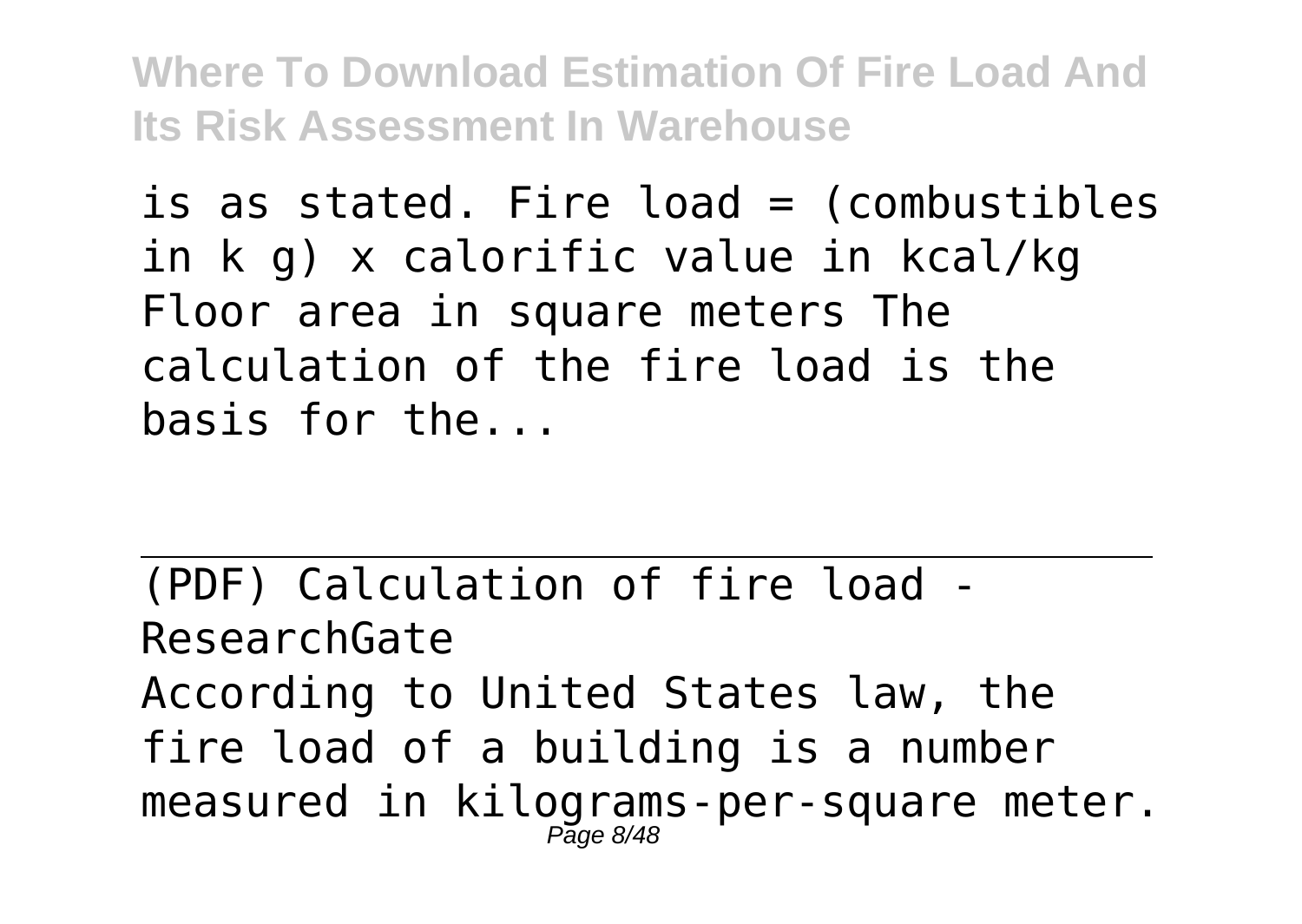The fire load of a compartment, which can be a building or container, represents the maximum amount of combustible material that is safely stored in that compartment. With a few pieces of information and a relatively simple math equation, you are able to correctly determine the fire load of a compartment.

How to Calculate Fire Load | Hunker Page 9/48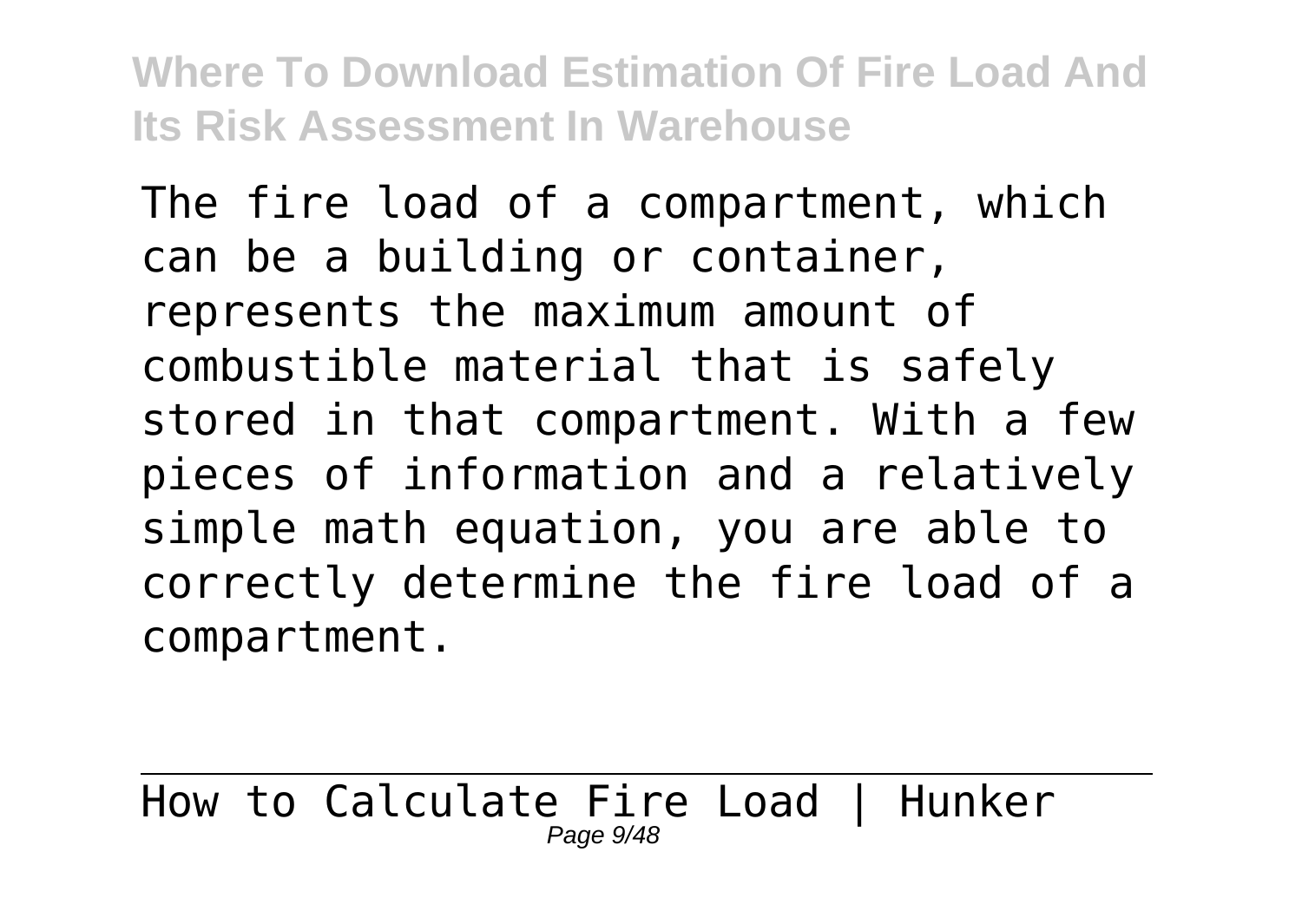CALCULATING OCCUPANT LOAD. The design of a building's egress system—that is, the ways out of a building—is critical to ensuring everybody can safely evacuate in the event of a fire. To determine how many exits are required, how wide they have to be, and the anticipated number of people in the building, the occupant loadneeds to be estimated.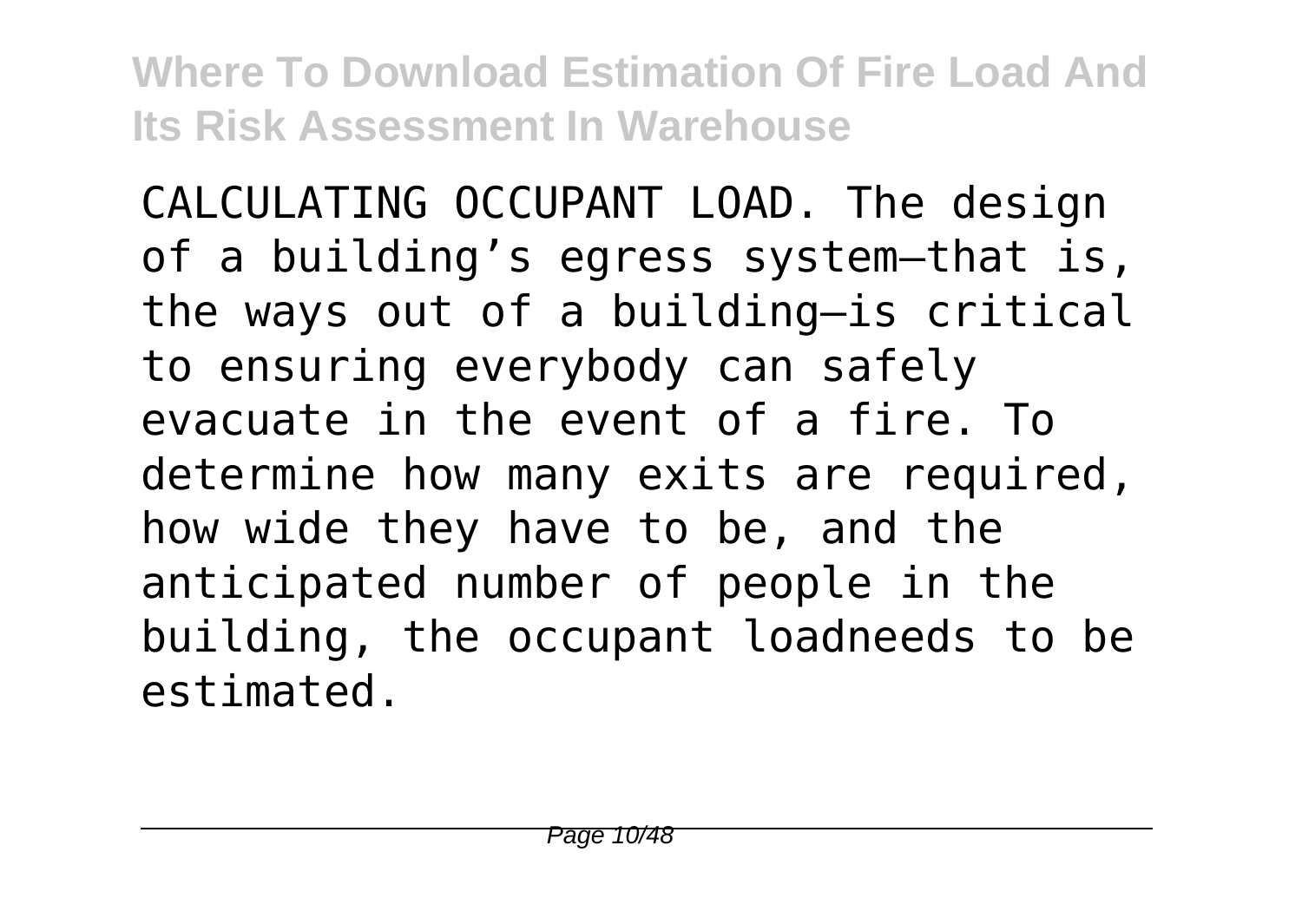CALCULATING OCCUPANT LOAD 1.1 Scope. The scope of this standard is the determination of the fire load and fire load density to be used as the basis for the evaluation and design of the structural fire performance of a building. 1.1.1 The determination of a design-basis fire is outside the scope of this standard. 1.1.2\* This document is not intended to address facilities for storage of hazardous materials.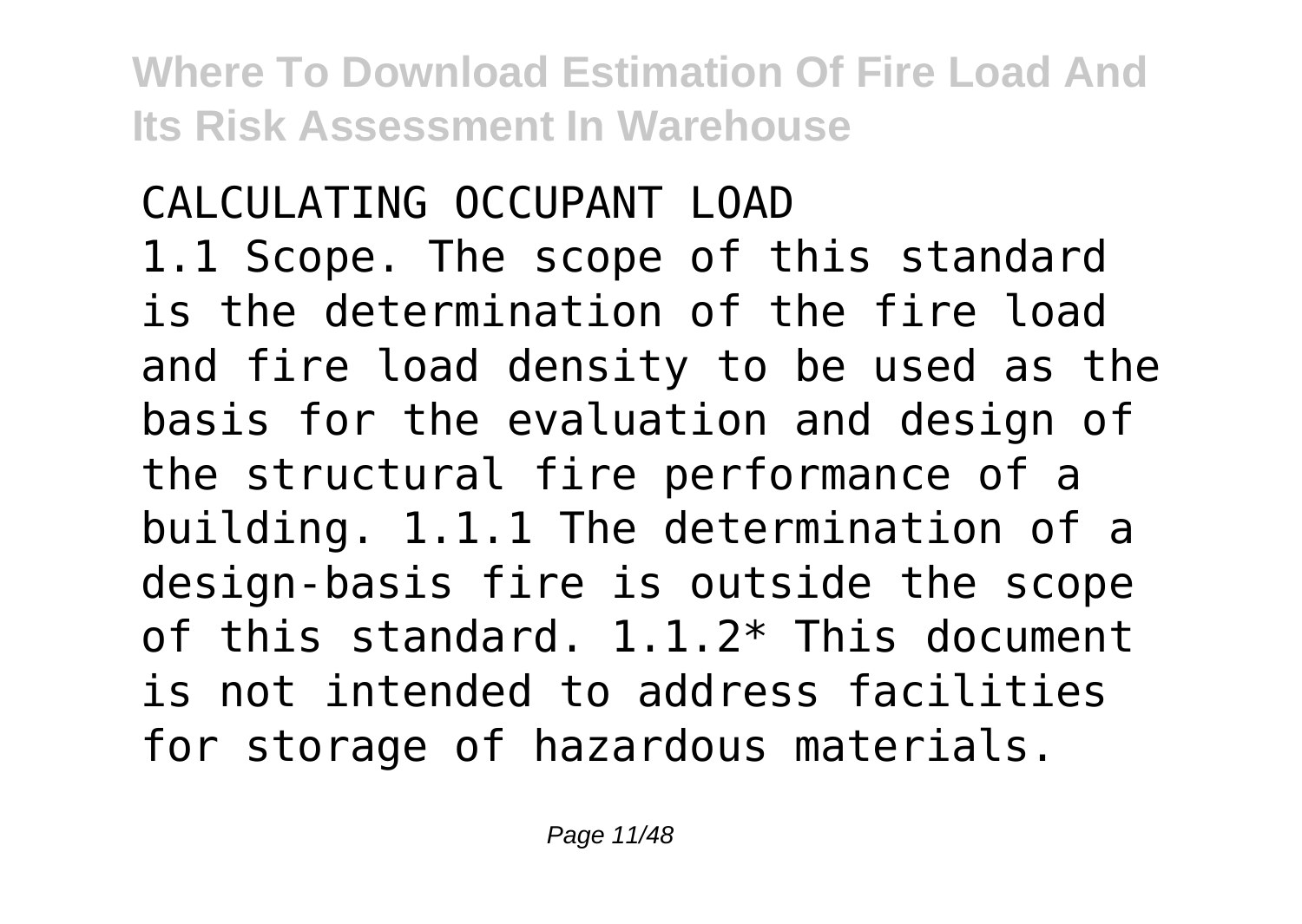NFPA 557: Standard for Determination of Fire Loads for Use ... Fire loads are calculated to assess potentiality of fire hazard, need of amount of fire prevention and protection system (e.g water or other agent) and amount of premium required for fire insurance. Fire load classification is as follows: Low fire load – Less than 1 lakh B.Th.U. Moderate fire load – Between 1 to 2 Page 12/48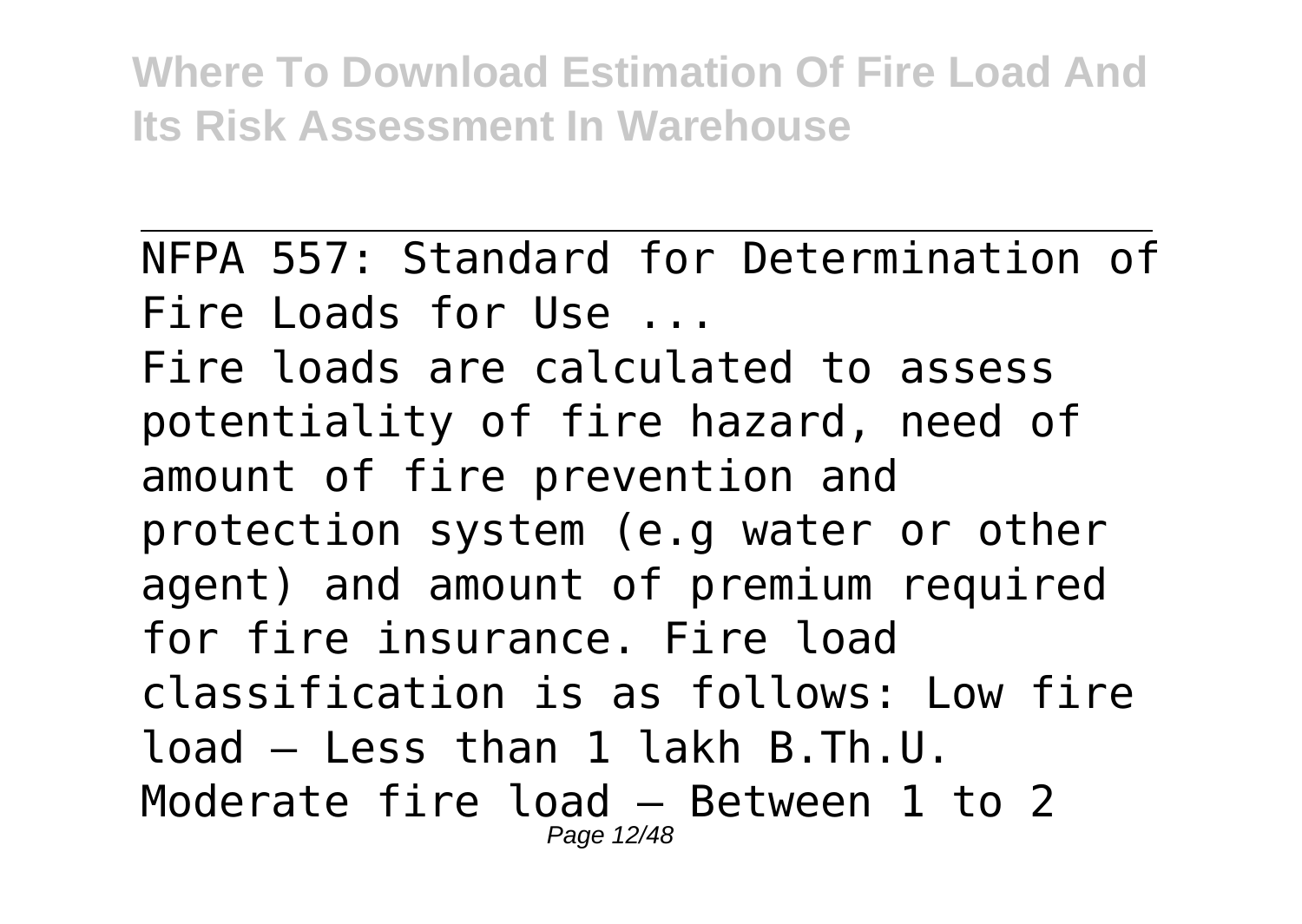lakhs B.Th.U.

Fire Load Determination and Portable Fire Extinguishers ... Estimation Of Fire Load And Its Risk Assessment In Warehouse If you ally obsession such a referred estimation of fire load and its risk assessment in warehouse book that will find the money for you worth, acquire the unconditionally best seller from us Page 13/48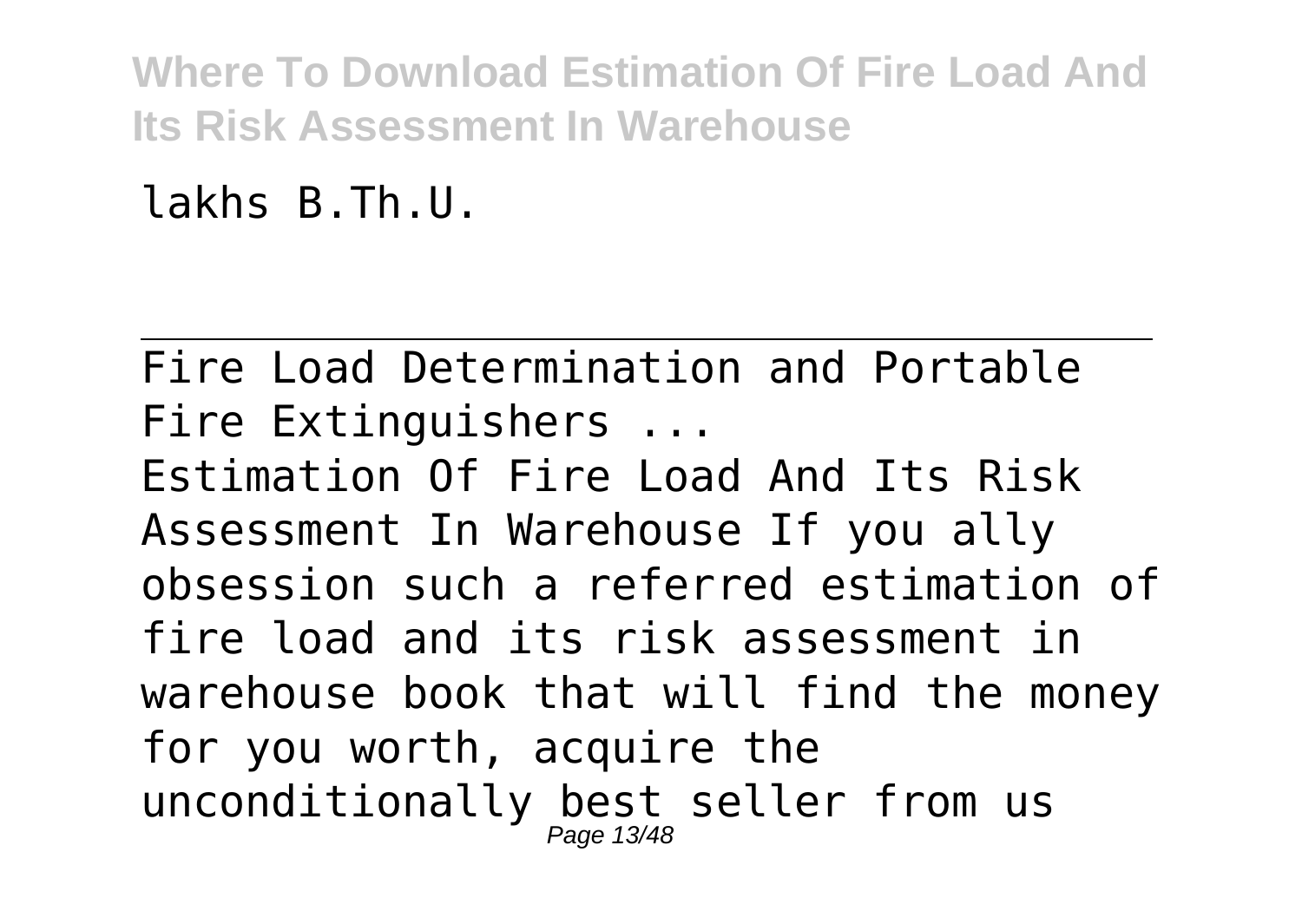#### currently from several preferred authors.

Estimation Of Fire Load And Its Risk Assessment In Warehouse Then the fire load was evaluated primarily based on this kind of information. The average fire load densities were found to be 807 MJ/m 2 for kitchens; 393 MJ/m 2 for dining rooms; 288 MJ/m 2 for basement living Page 14/48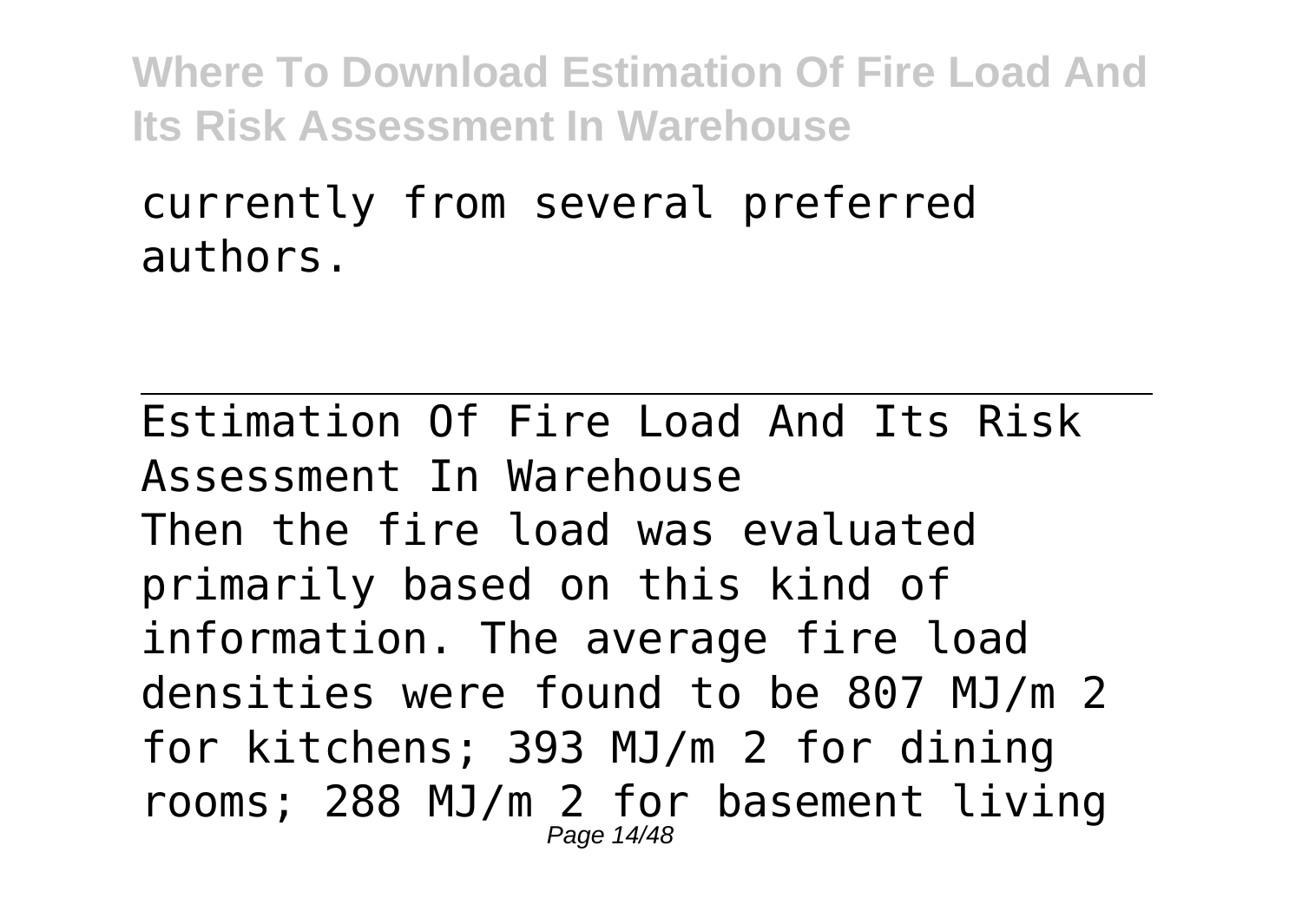rooms; 534 MJ/m 2 for Primary bedrooms; 594 MJ/m 2 for secondary bedrooms. There are many high-rise residential buildings in Hong Kong.

Determination of Fire Load and Heat Release Rate for High ... A room's fire load can be calculated in customary units by multiplying the number of pounds of flammable materials in the room by the average BTUs Page 15/48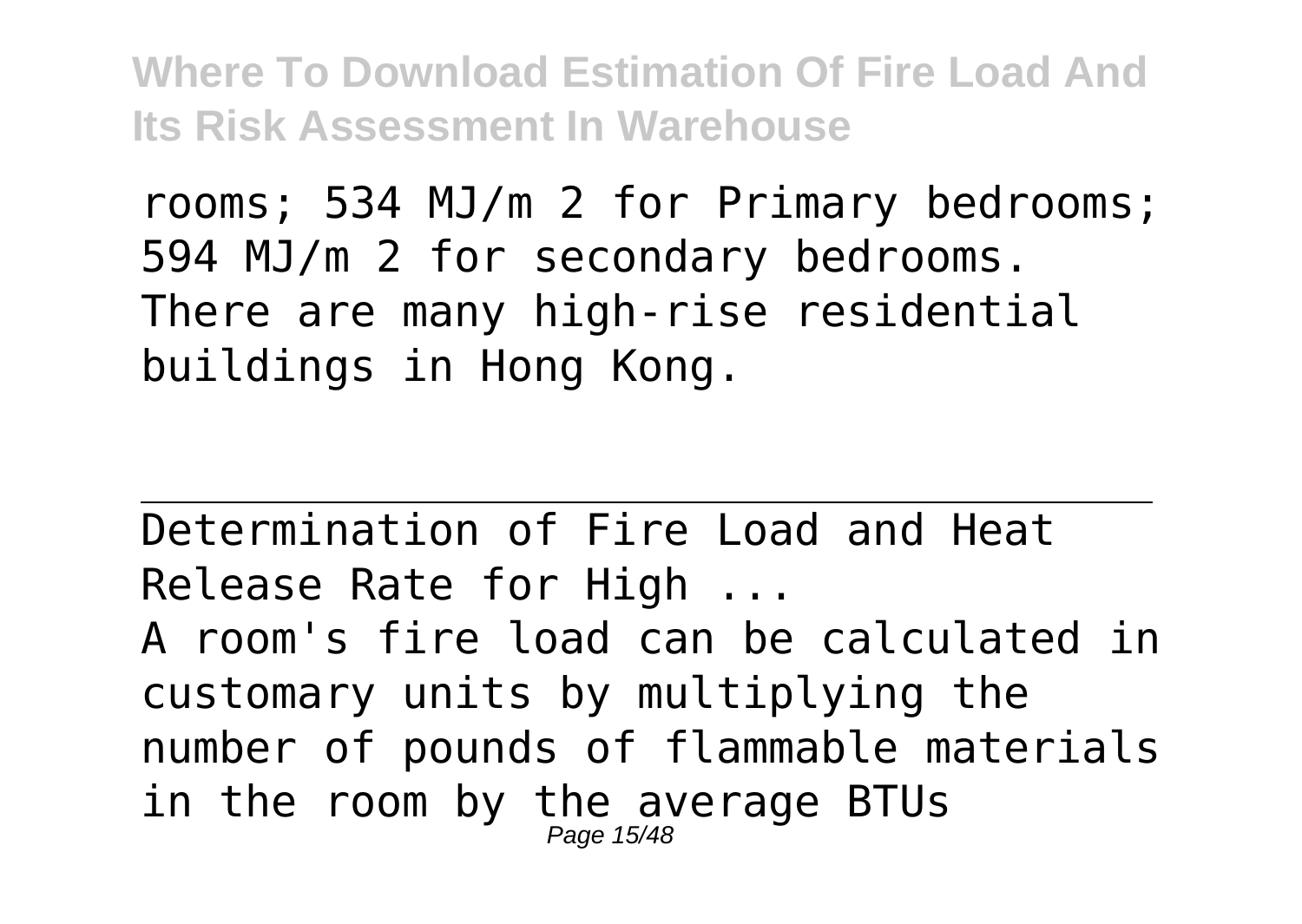generated per pound and then dividing the result by the number of square feet in the room. The same procedure can be done using kilograms, kilojoules, and square meters.

What Is a Fire Load? (with picture) wiseGEEK Examples of Fire Safety Engineering calculations. 1 A note on my calculations The calculations presented Page 16/48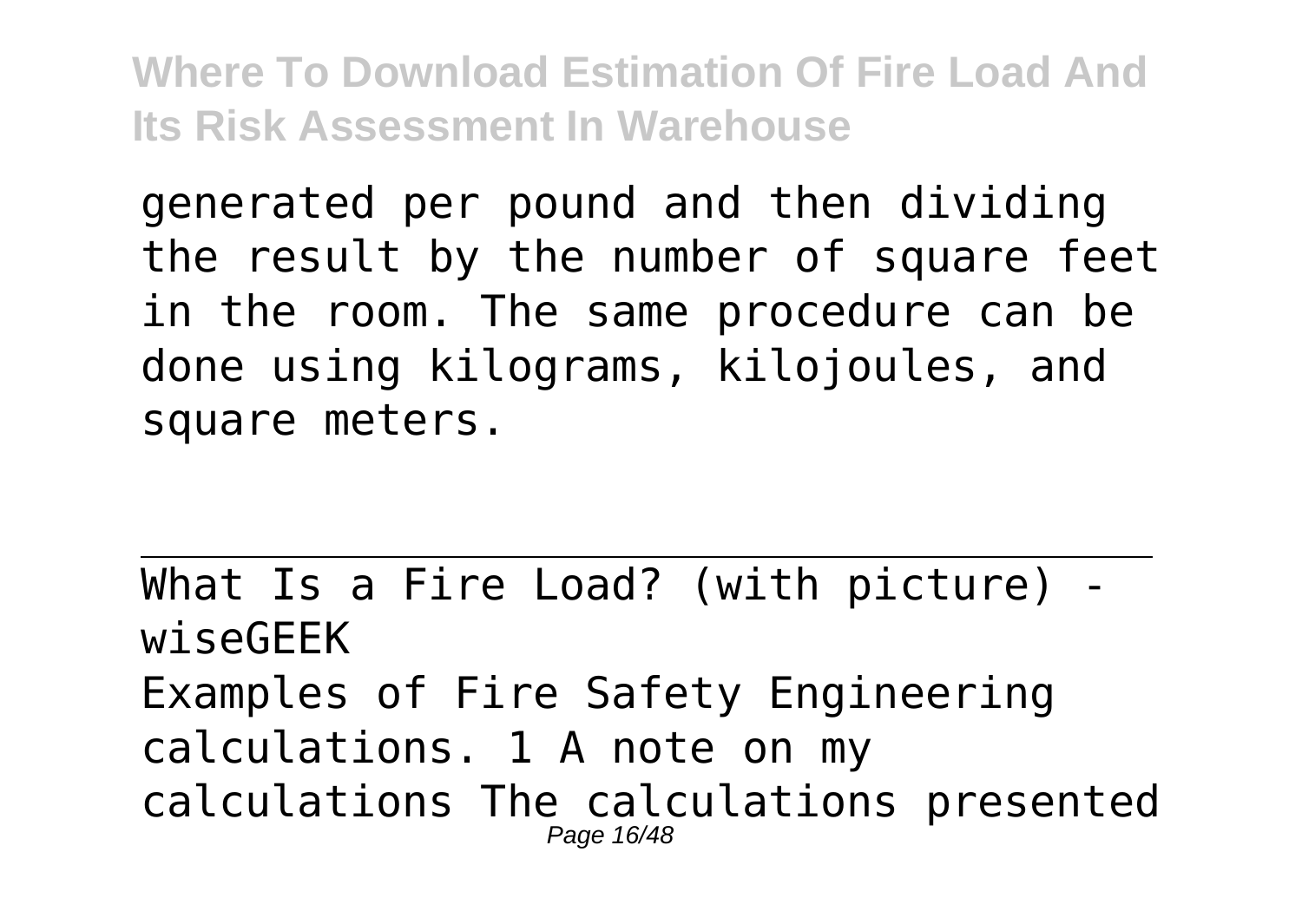here are intended to give the reader a small impression of the kind of problems that are amenable to calculation in the field of fire safety engineering. Some are simple, some complex. The calculations are related to fire safety in buildings

Examples of Fire Safety Engineering calculations. the estimation of fire load and its Page 17/48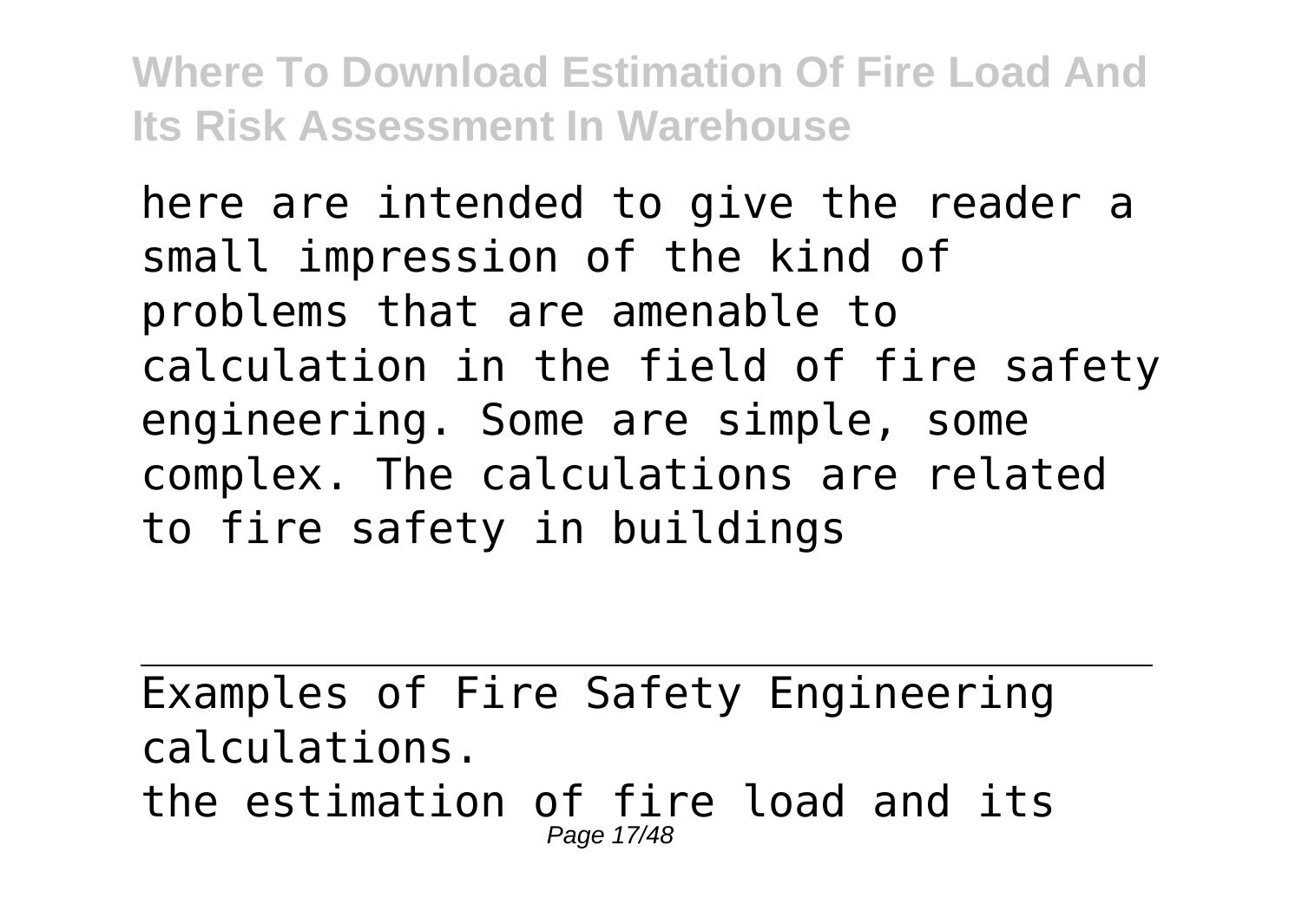risk assessment in warehouse is universally compatible subsequent to any devices to read. Thank you entirely much for downloading estimation of fire load and its risk assessment in warehouse.Most likely you have knowledge that, people have see numerous period for their

Estimation Of Fire Load And Its Risk Assessment In ...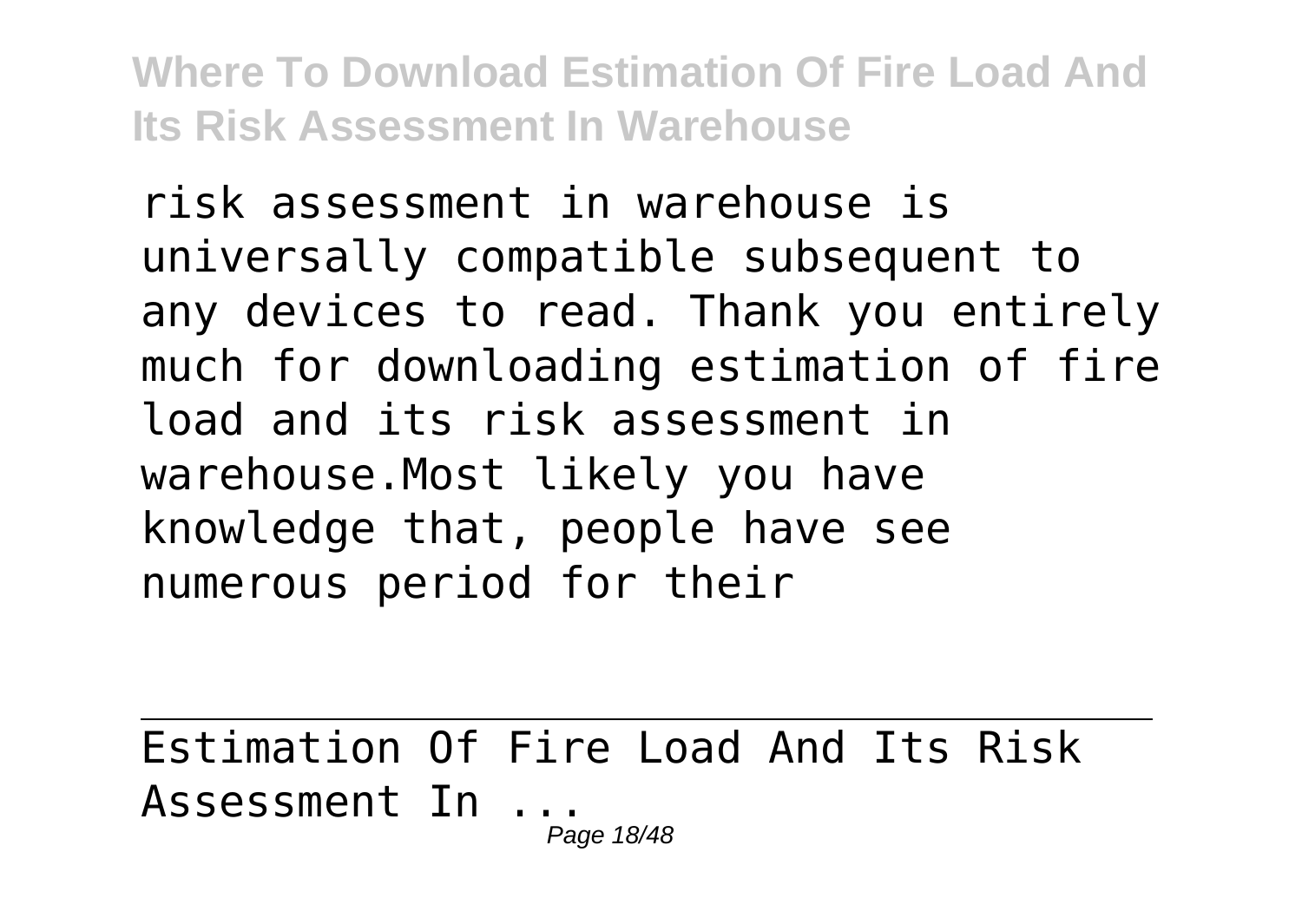USFA uses the national building ire estimates in the Fire Estimate Summary Series, Topical Fire Report Series, and various other ire data reports. National Estimates Overview National estimates are estimates of the numbers of ire losses (ires, deaths, injuries, dollar loss) associated with a subset of the ire data.

National Estimates Methodology for Page 19/48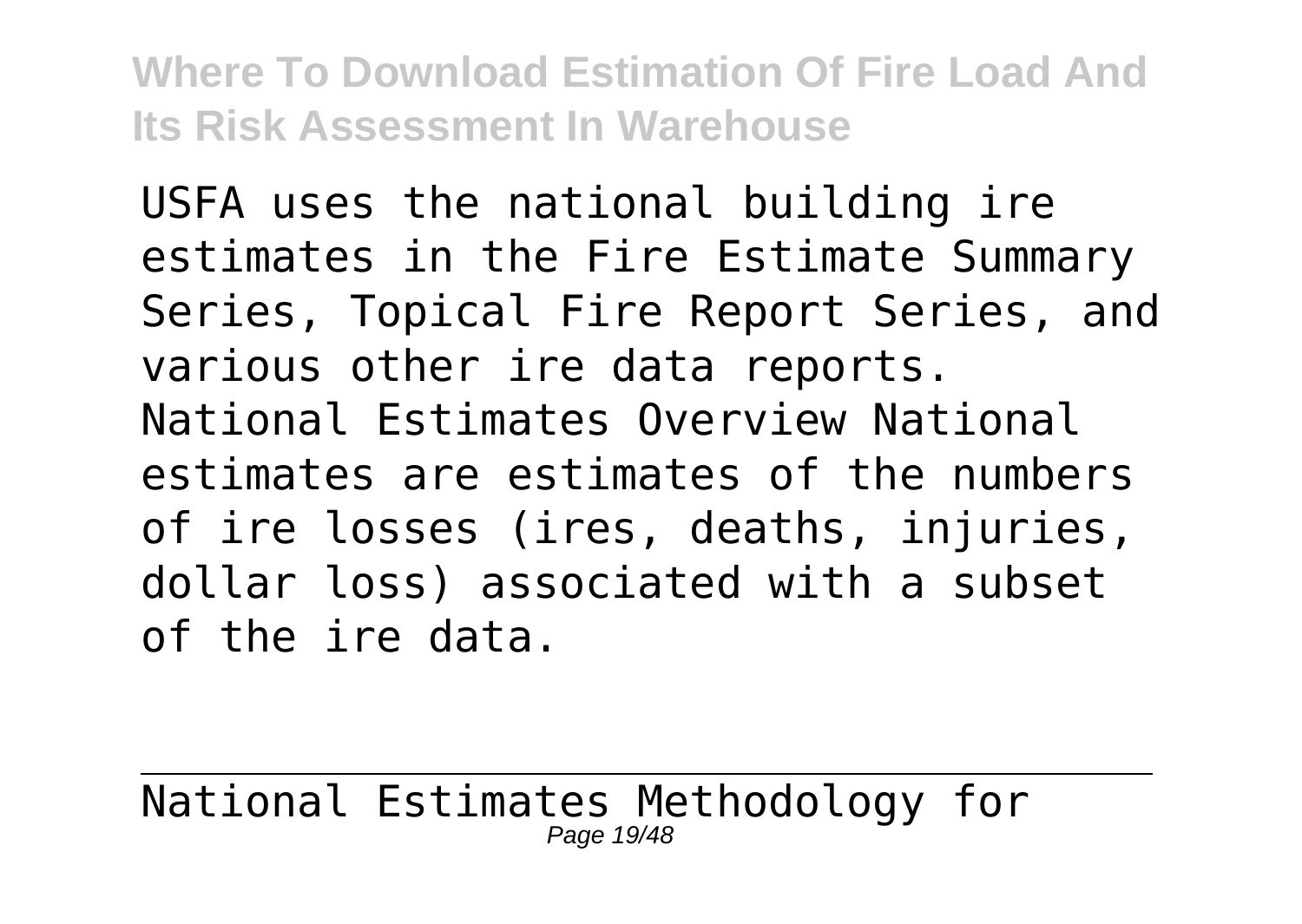Building Fires and Losses Fire load density is an important value to know for a given space, because it allows an estimation of the severity and duration of the fire. This, in turn, gives the engineers designing the building enough information on how much protection against fire a building needs.

Heat Density, Fire Load Density • Page 20/48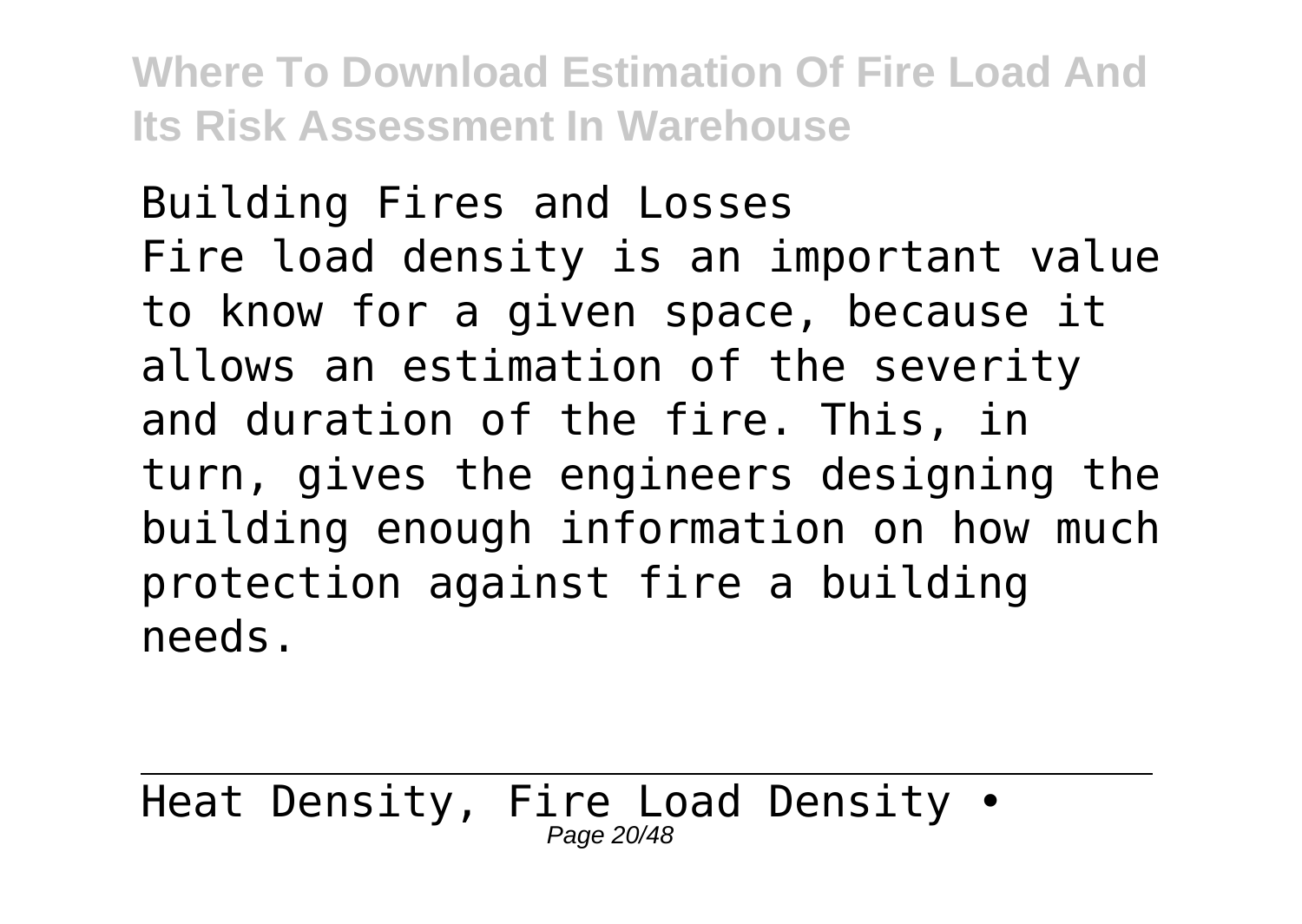Thermodynamics — Heat ... About 16% of the retail shops exceeded the upper limit of fire load density of 1,135 MJm-2specified in the local code. The highest fire load density was observed in shops selling bedroom products such as curtains, blankets, pillows and mattresses. The survey results are also compared with those reported elsewhere in the literature.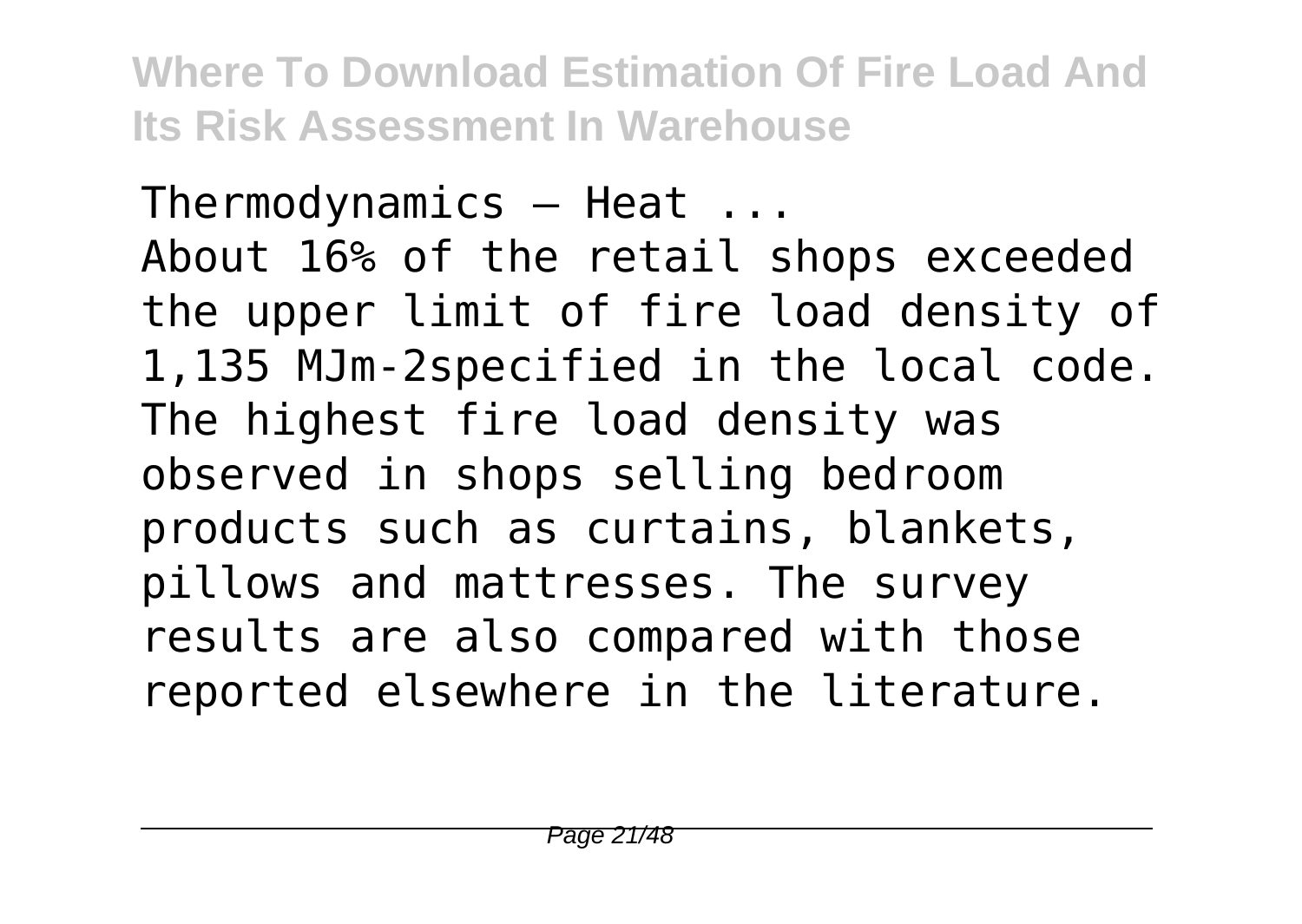FIRE LOAD DENSITY SURVEY IN FOUR SHOPPING MALLS IN HONG KONG Fire Load Fire load is defined as the heat energy that could be released per square meter of floor area of a compartment or story, by the complete combustion of the contents of the building and any combustible parts of the building itself.conveniently, the fire load is given by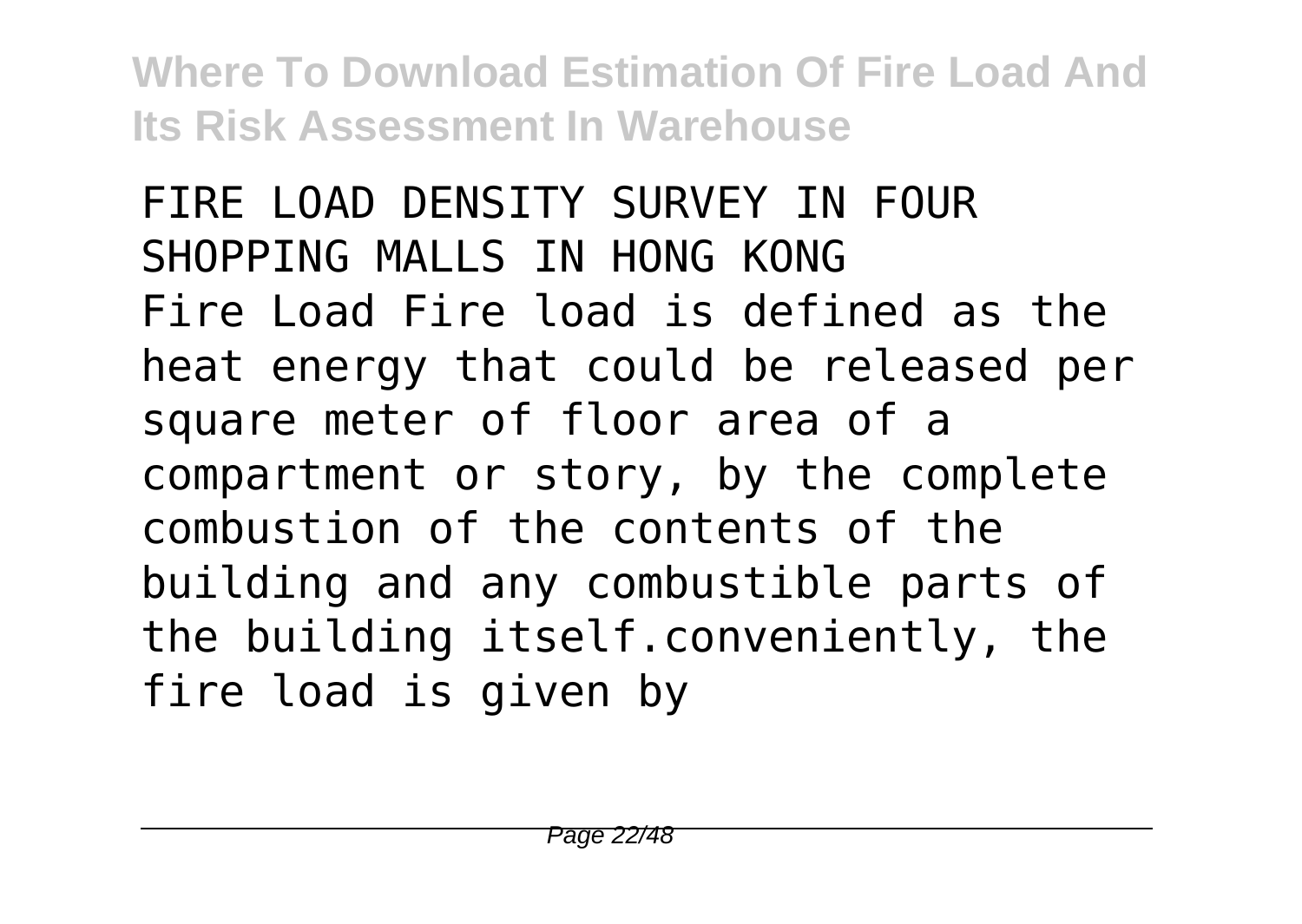Fire Load Calculation on Hospital Buildings in India To calculate the fire loading of a building, multiply the number of flammable materials in a room by the BTUs they generate per pound. You then divide this by the number of square feet in the room to get the fire loading.

Reduce the fire loading of your Page 23/48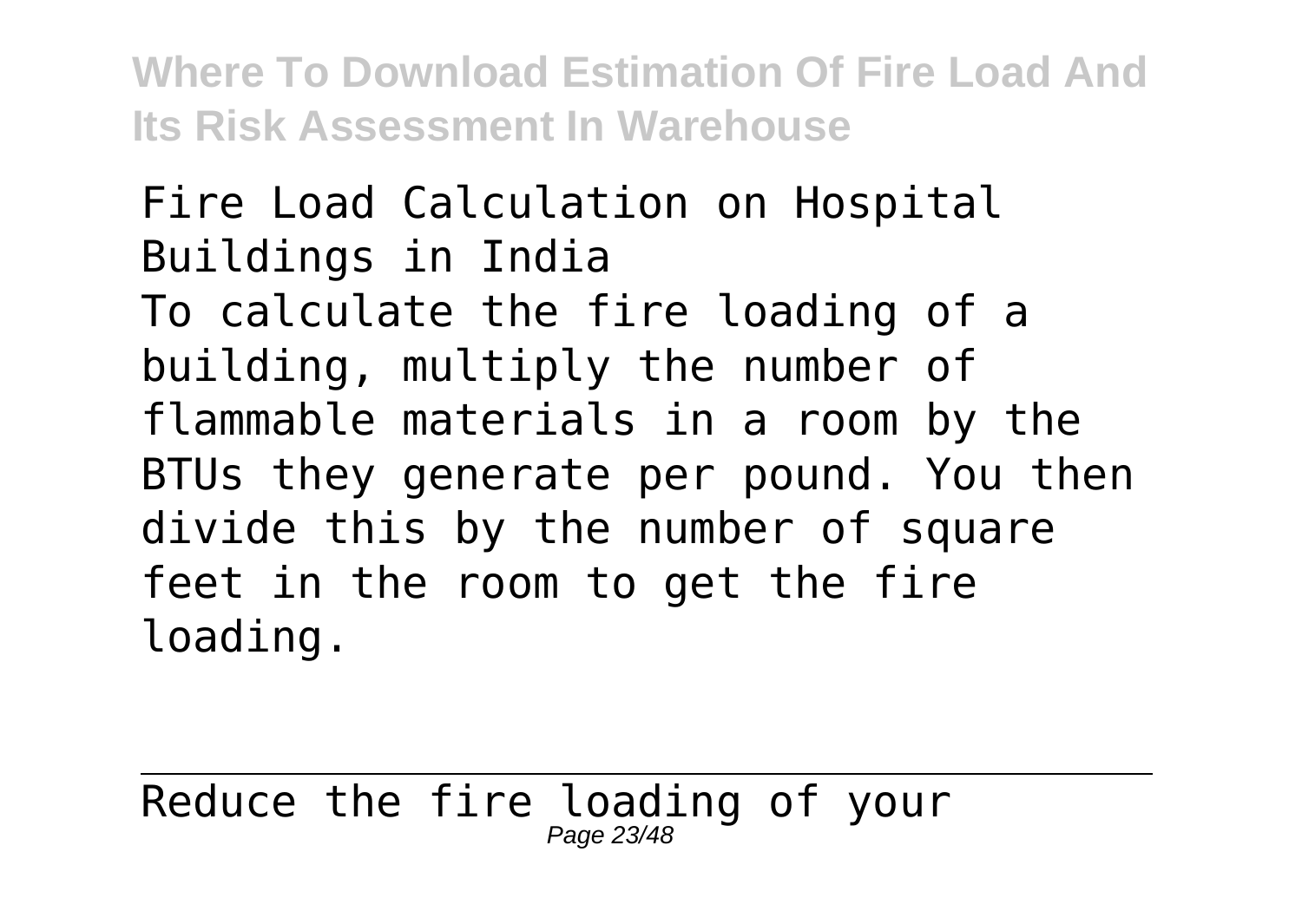#### premises

Designing Electrical Systems for Fire Pumps Since fire pumps are considered life safety equipment, they must be reliable. When designing or installing electrical power supplies for fire pumps and their accessories, you must apply special rules as listed in (NFPA 70), the National Electrical Code (NEC), and the Standard for Centrifugal Fire Pumps (CFP) NFPA 20.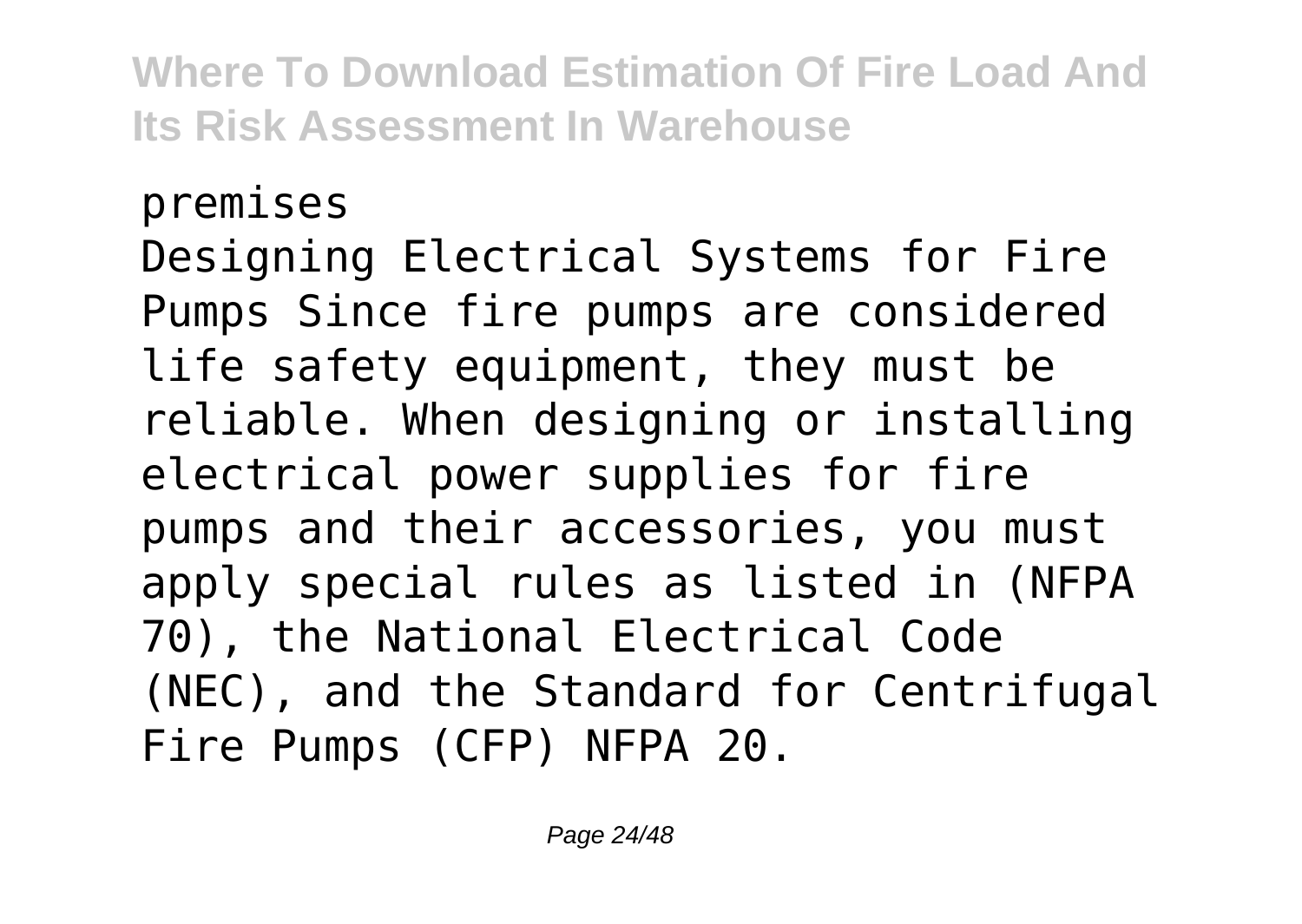*How to calculate Fire Load For a building*

4. FIRE OFFICERS HANDBOOK OF TACTICS with John Norman DVD 4 Hoseline SelectionFire Load : Definition and Calculation

Structural Fire Loads Theory and Practice BookFire Load Calculation software *Generator Sizing, 702.4 (12min:47sec)*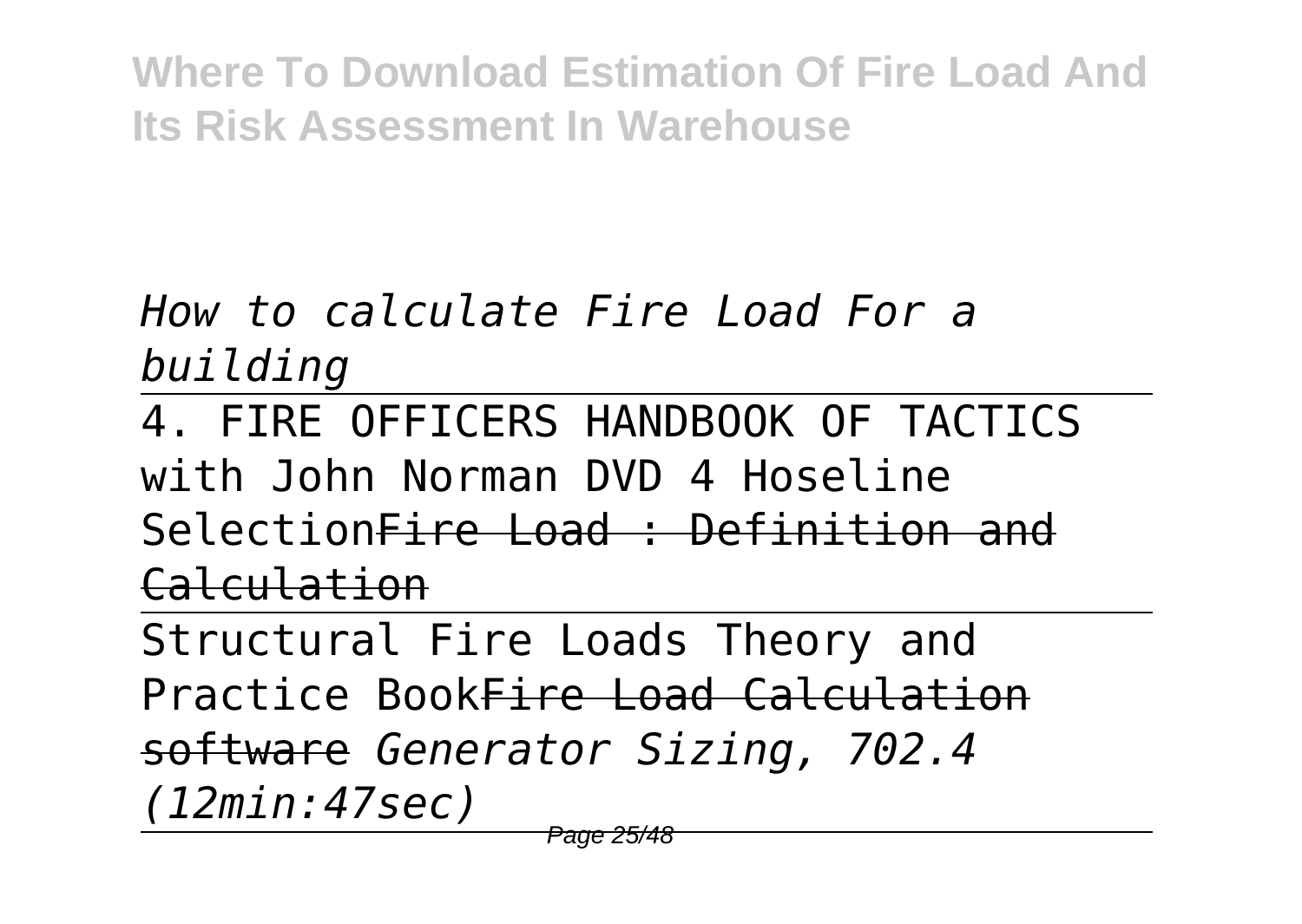FIRE FIGHTING DESIGN BASICS - 4 hrs CLASS**How to Use Our New Estimating and Installation Checklists** How to complete a Load Calculation *Three Great British Wartime Deceptions* How to NOT get a 30K Firebase Bill *Fire Pump Motor Circuits, 695.6(B), (13min:59sec)* **Choosing a Generator Size** The Game of Life and How to Play It - Audio Book *Calculating Hourly Rates for a Contractor or Small Business* **\"How to Estimate Paint Jobs\" By Painting Business Pro** Fields of Fire Page 26/48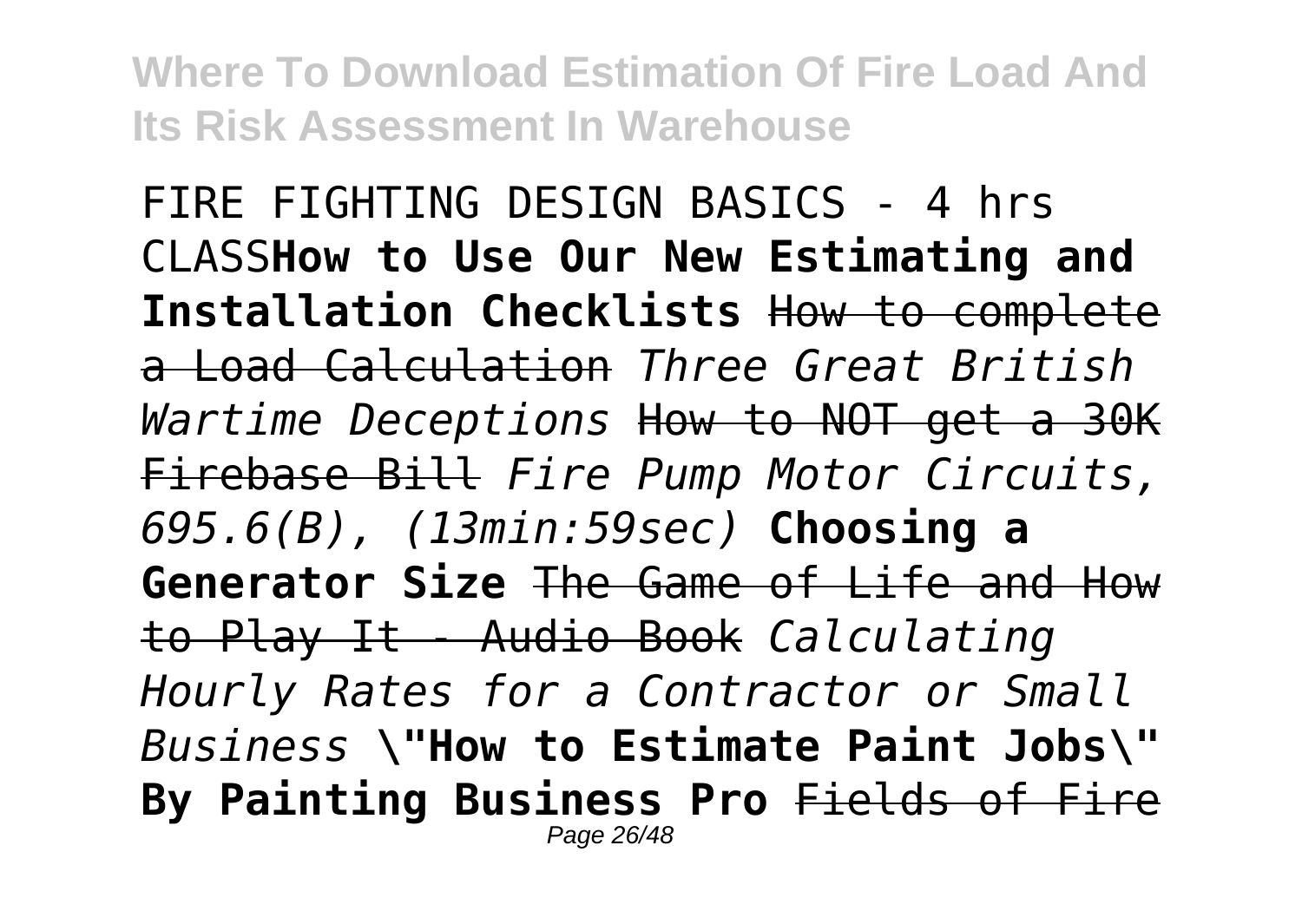Learn to Play: Episode 2 - Turn #1 What Size Generator for Home Fire Fighting - How to Calculate Fire Pump and Jockey Pump Capacity in Fire Fighting System AC 010 - Egress: How to Calculate Occupancy Loads (Part 1 of 2) - The Basics Tesla Wall Connector UK install fire pumps installation details **Construction Estimating and Bidding Training How Are Building Occupant Loads Determined? | ARTiculations** *Reading Drawings* How To Build A Piano Page 27/48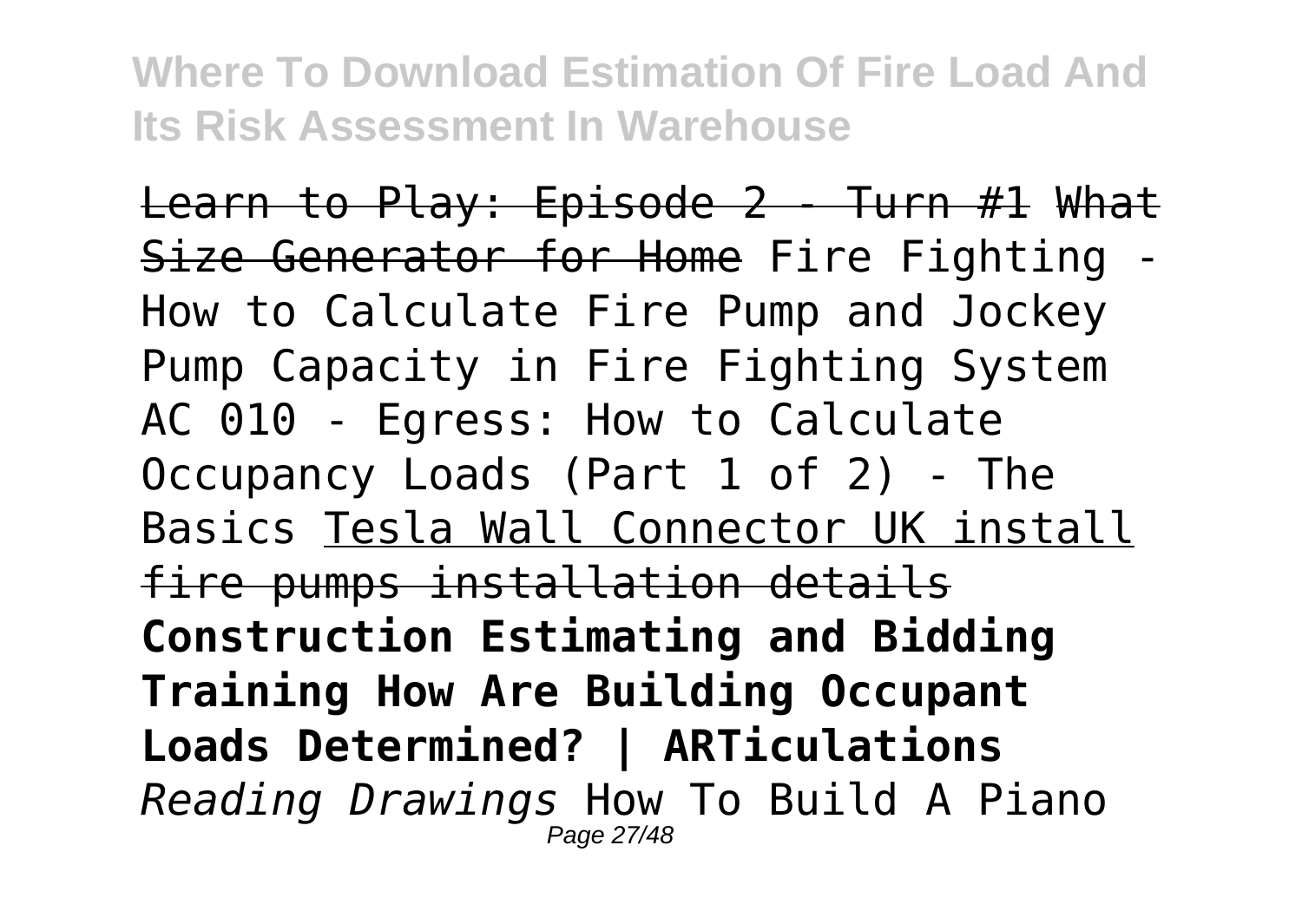Instrument In KONTAKT Scope of Works and estimates THE ART OF WAR - FULL AudioBook FIFIFI by Sun Tzu (Sunzi) -Business \u0026 Strategy Audiobook | Audiobooks **1. Syllabus of Estimating and costing , Bill and Tendering (#54)** Lecture 1

Estimation Of Fire Load And The fire load per unit area is defined as Fire Load Density. Fire load or Fire loading is used for evaluating industrial safety risks.  $qc = \sum_{\text{M}} m_V Hv$  /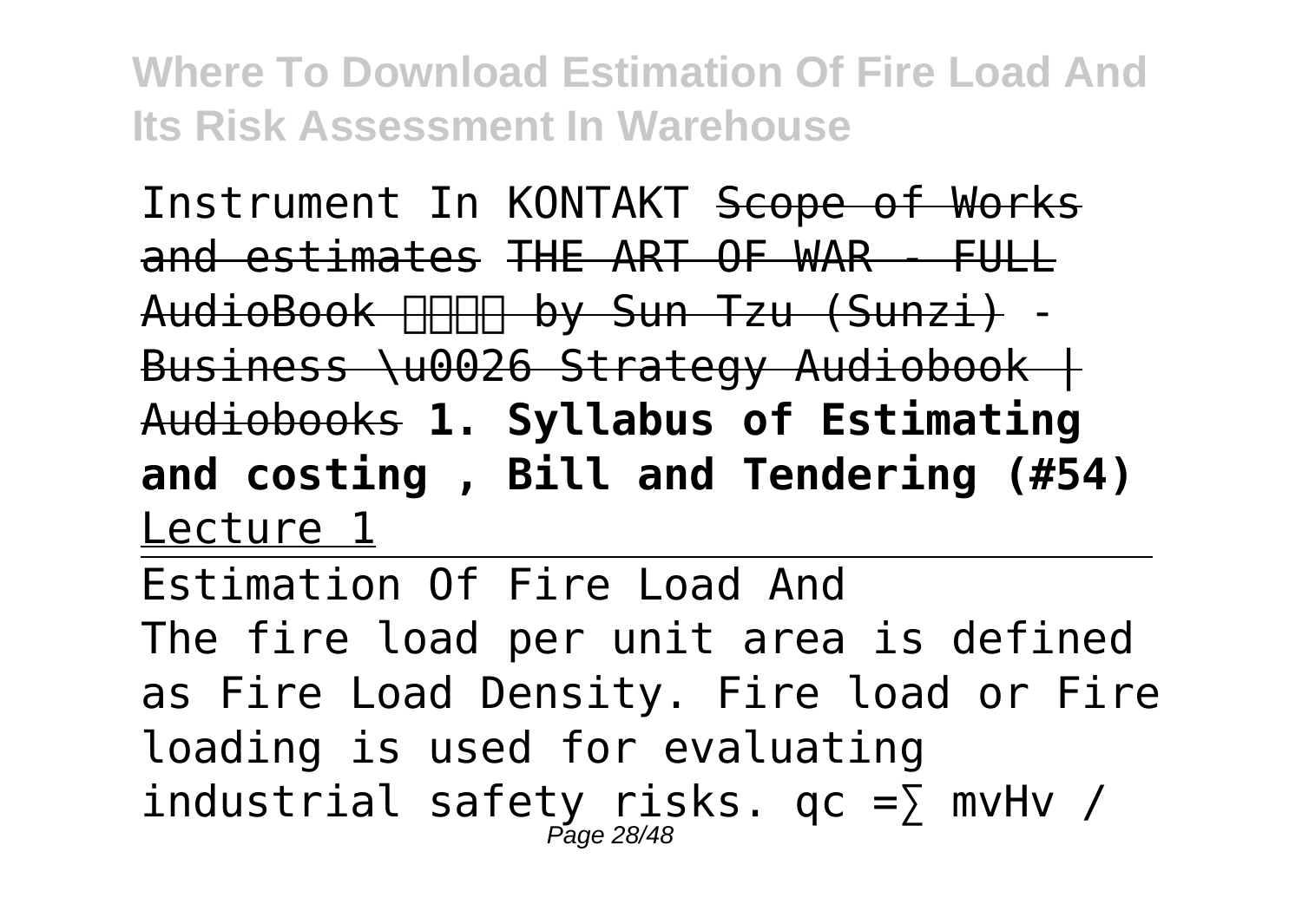Af. Where  $qc = fire load (MJ/m2)$  Af= Floor area (m2) mv= Total mass of the combustible material (Kg)and. Hv= Calorific value of the combustible material (MJ /Kg)

Fire Load Calculation Formula & More - All You Need to ... PDF | On Mar 7, 2018, Sushant Gadilohar and others published ESTIMATION OF FIRE LOAD IN A BUILDING AND PROCEDURE TO Page 29/48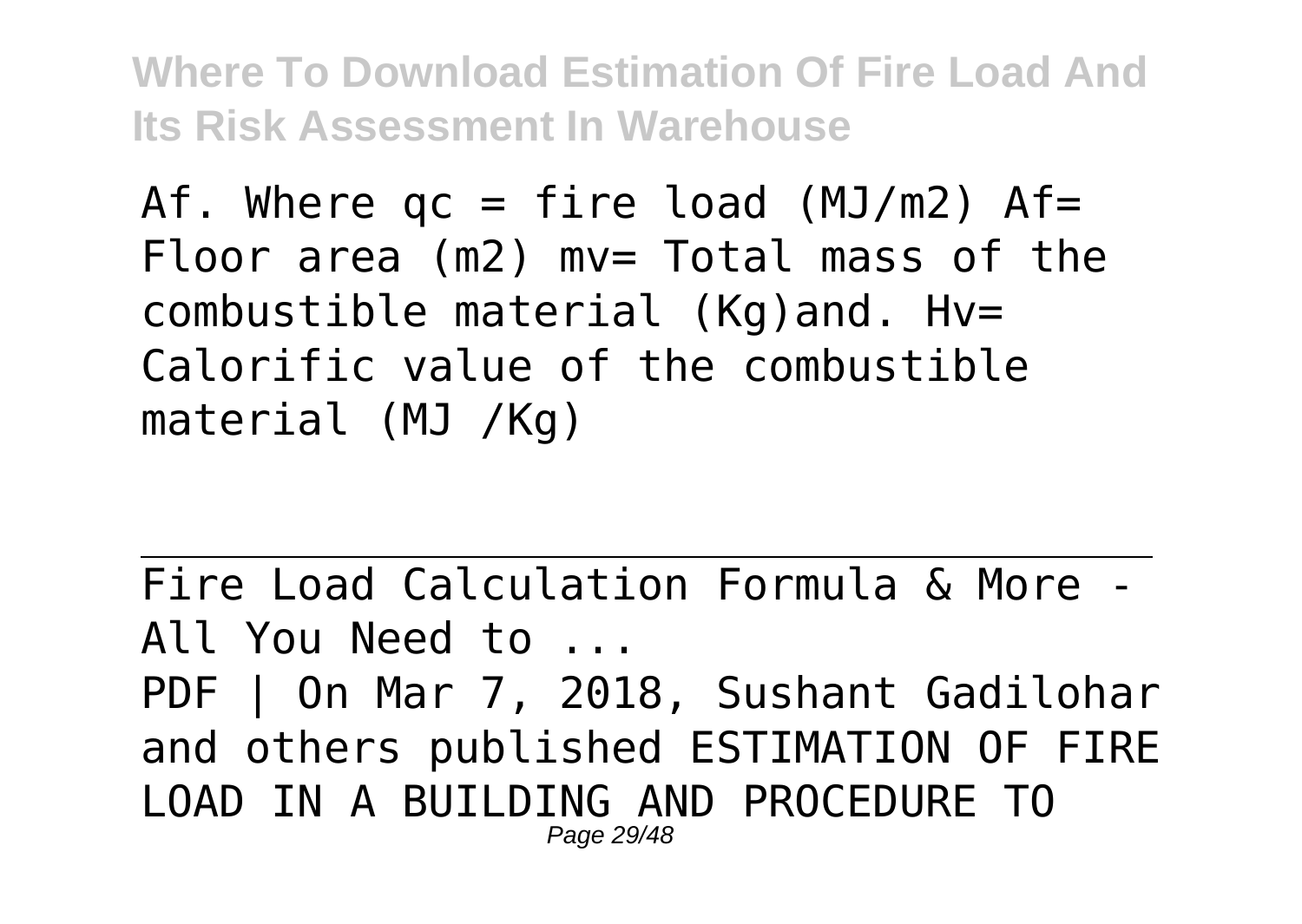### ASCERTAIN SAFETY OF STRUCTURAL ELEMENTS | Find, read and cite all the research

...

(PDF) ESTIMATION OF FIRE LOAD IN A BUILDING AND PROCEDURE ... Multiply M by C and divide the total by A to determine the fire load. The equation looks like this: How to calculate fire load. Determine the weight of combustible materials in the Page 30/48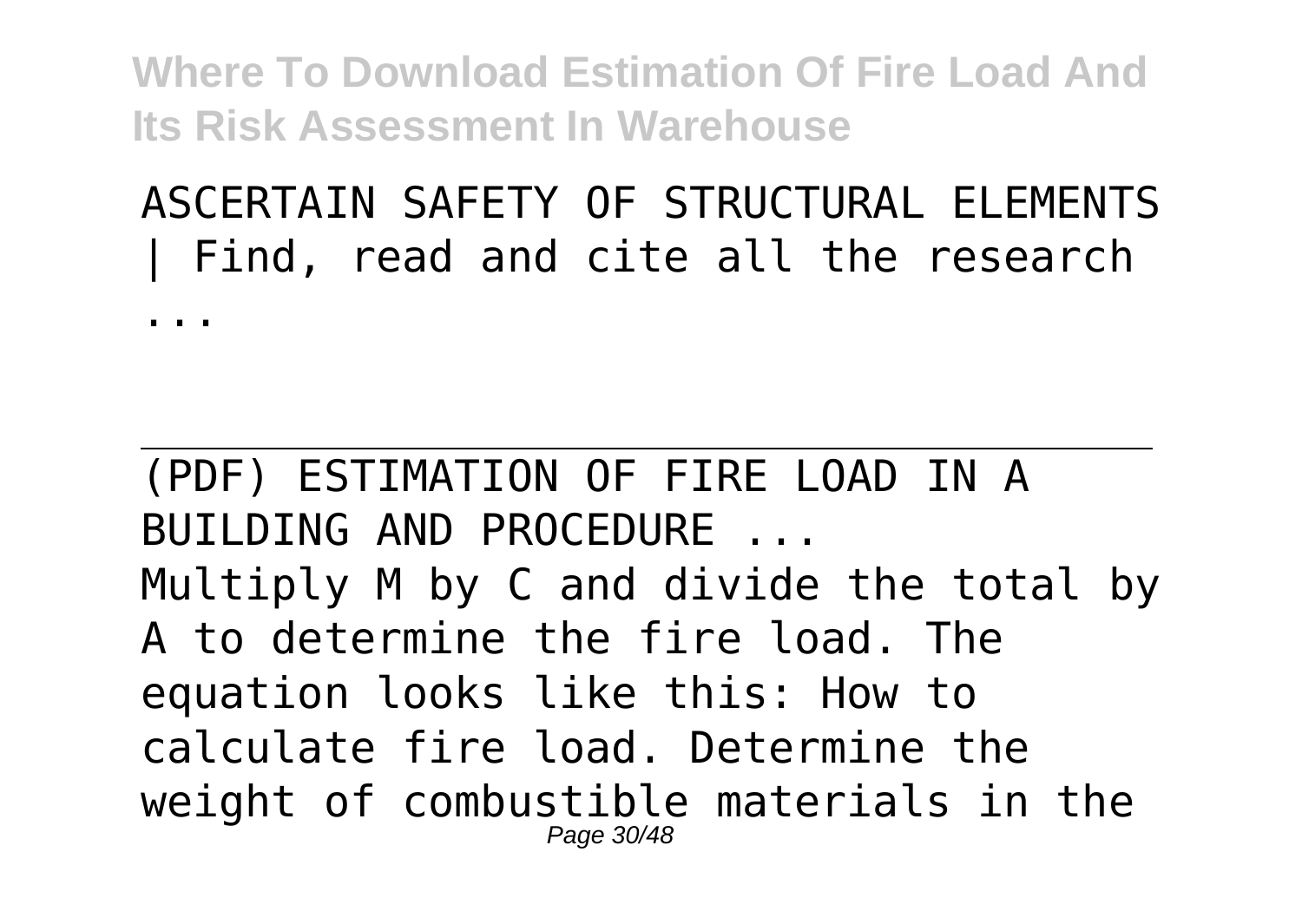compartment for which you wish to calculate the fire load. This value is represented by "W" and is measured in kilograms.

Fire Load Calculation | RLS HUMAN CARE The formula for calculating fire l oad is as stated. Fire load = (combustibles in k g) x calorific value in kcal/kg Floor area in square meters The calculation of the fire load is the Page 31/48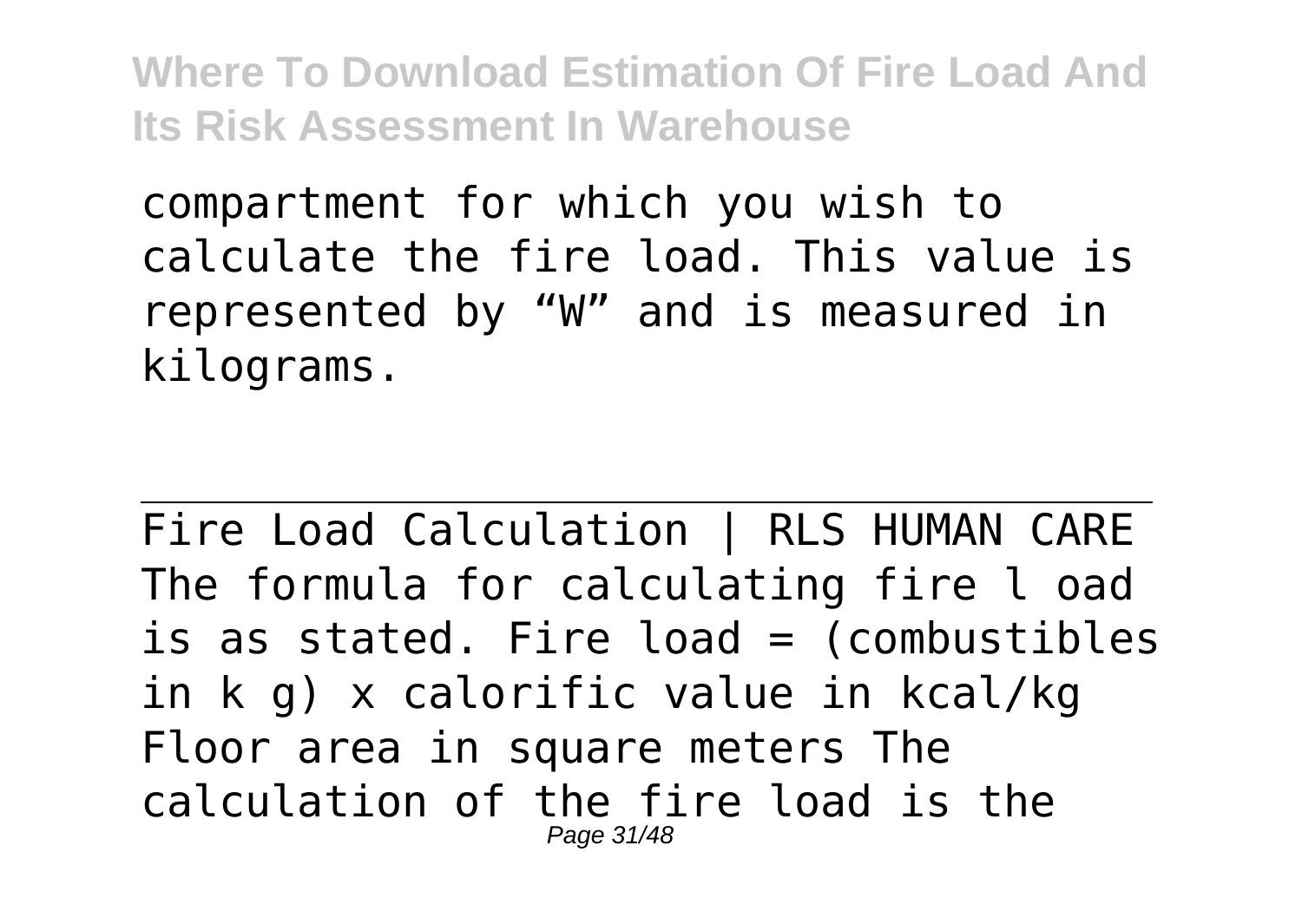basis for the...

(PDF) Calculation of fire load - ResearchGate According to United States law, the fire load of a building is a number measured in kilograms-per-square meter. The fire load of a compartment, which can be a building or container, represents the maximum amount of combustible material that is safely Page 32/48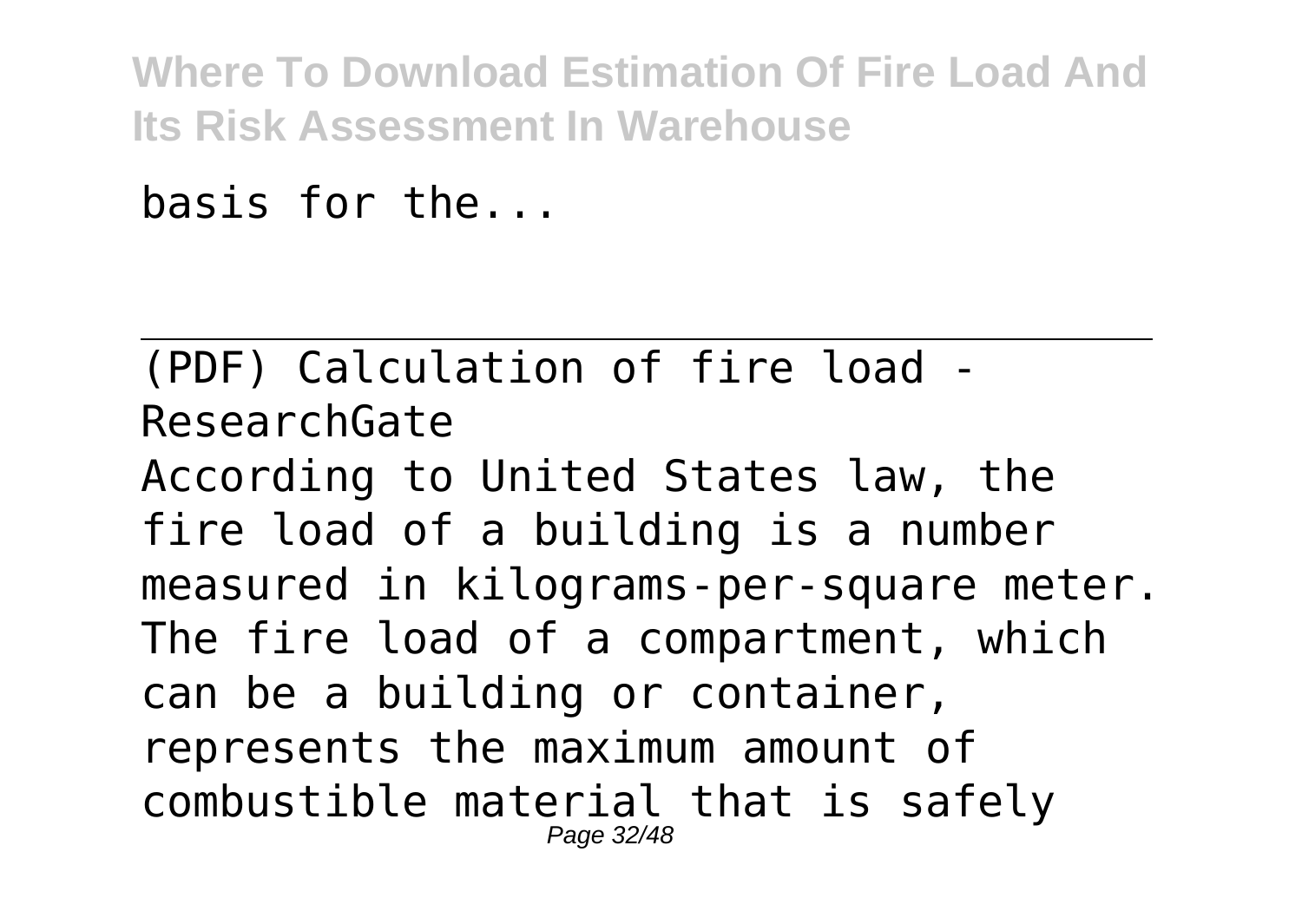stored in that compartment. With a few pieces of information and a relatively simple math equation, you are able to correctly determine the fire load of a compartment.

How to Calculate Fire Load | Hunker CALCULATING OCCUPANT LOAD. The design of a building's egress system—that is, the ways out of a building—is critical to ensuring everybody can safely Page 33/48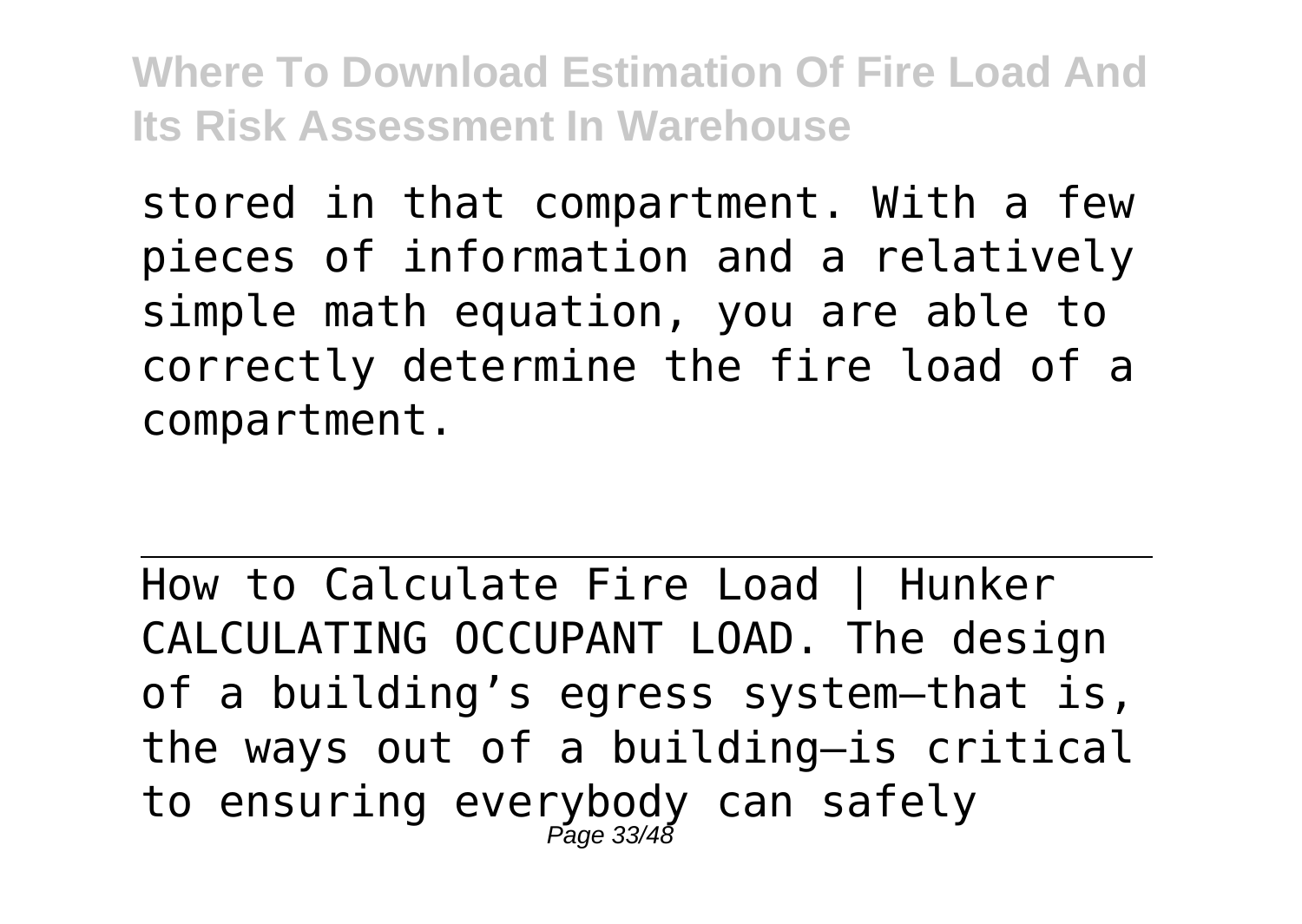evacuate in the event of a fire. To determine how many exits are required, how wide they have to be, and the anticipated number of people in the building, the occupant loadneeds to be estimated.

CALCULATING OCCUPANT LOAD 1.1 Scope. The scope of this standard is the determination of the fire load and fire load density to be used as the Page 34/48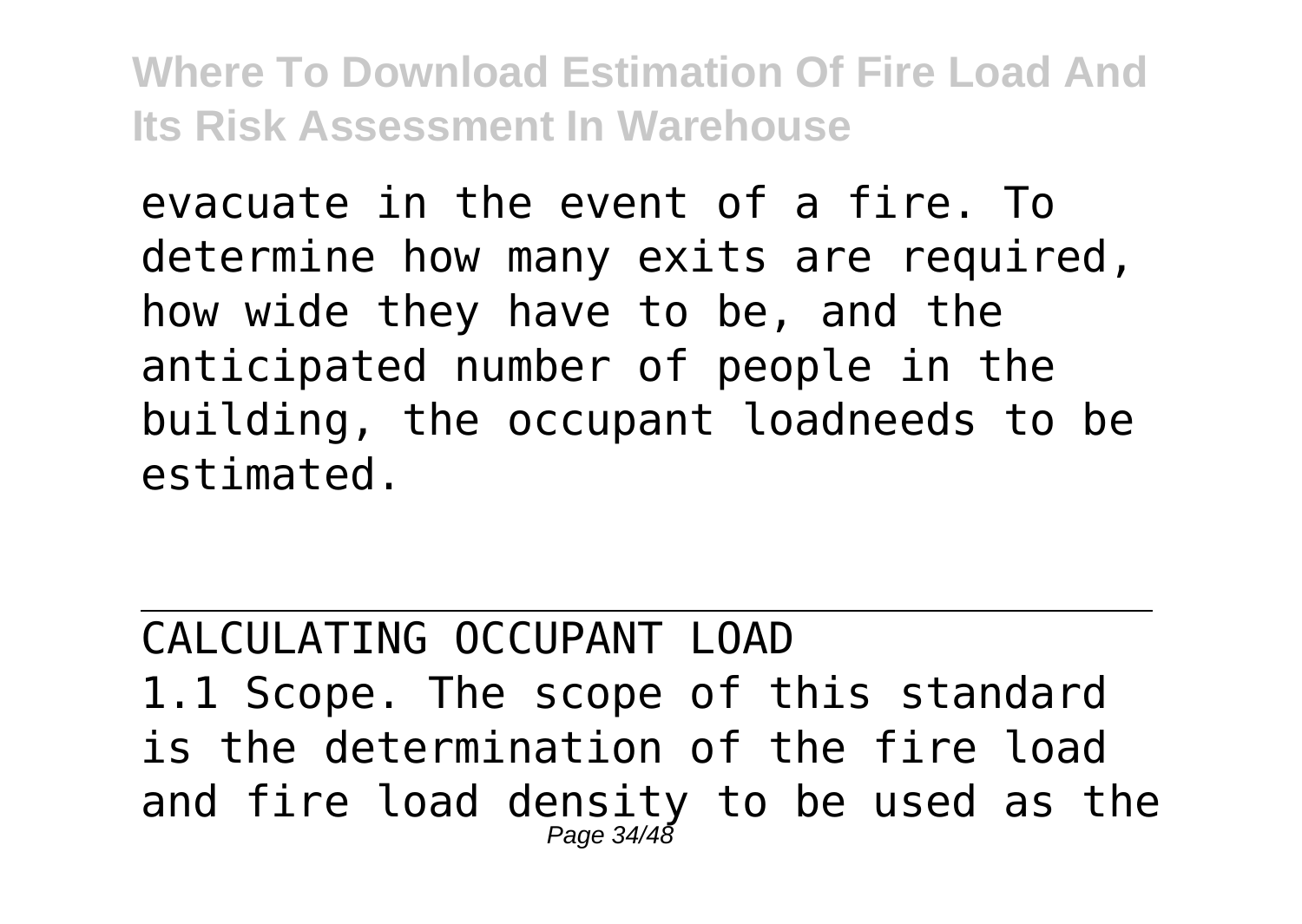basis for the evaluation and design of the structural fire performance of a building. 1.1.1 The determination of a design-basis fire is outside the scope of this standard. 1.1.2\* This document is not intended to address facilities for storage of hazardous materials.

NFPA 557: Standard for Determination of Fire Loads for Use ... Fire loads are calculated to assess Page 35/48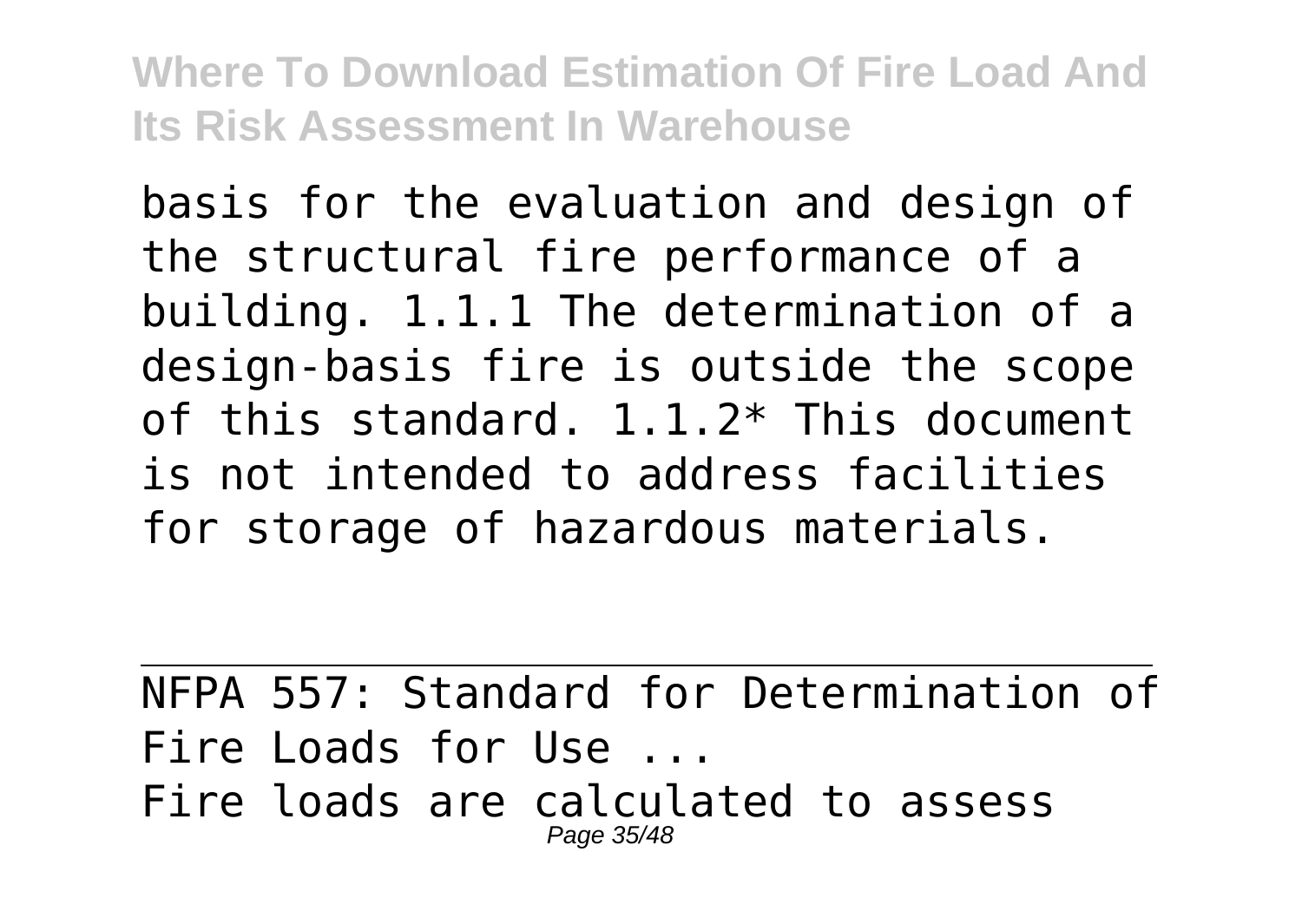potentiality of fire hazard, need of amount of fire prevention and protection system (e.g water or other agent) and amount of premium required for fire insurance. Fire load classification is as follows: Low fire load – Less than 1 lakh B.Th.U. Moderate fire load – Between 1 to 2 lakhs B.Th.U.

Fire Load Determination and Portable Page 36/48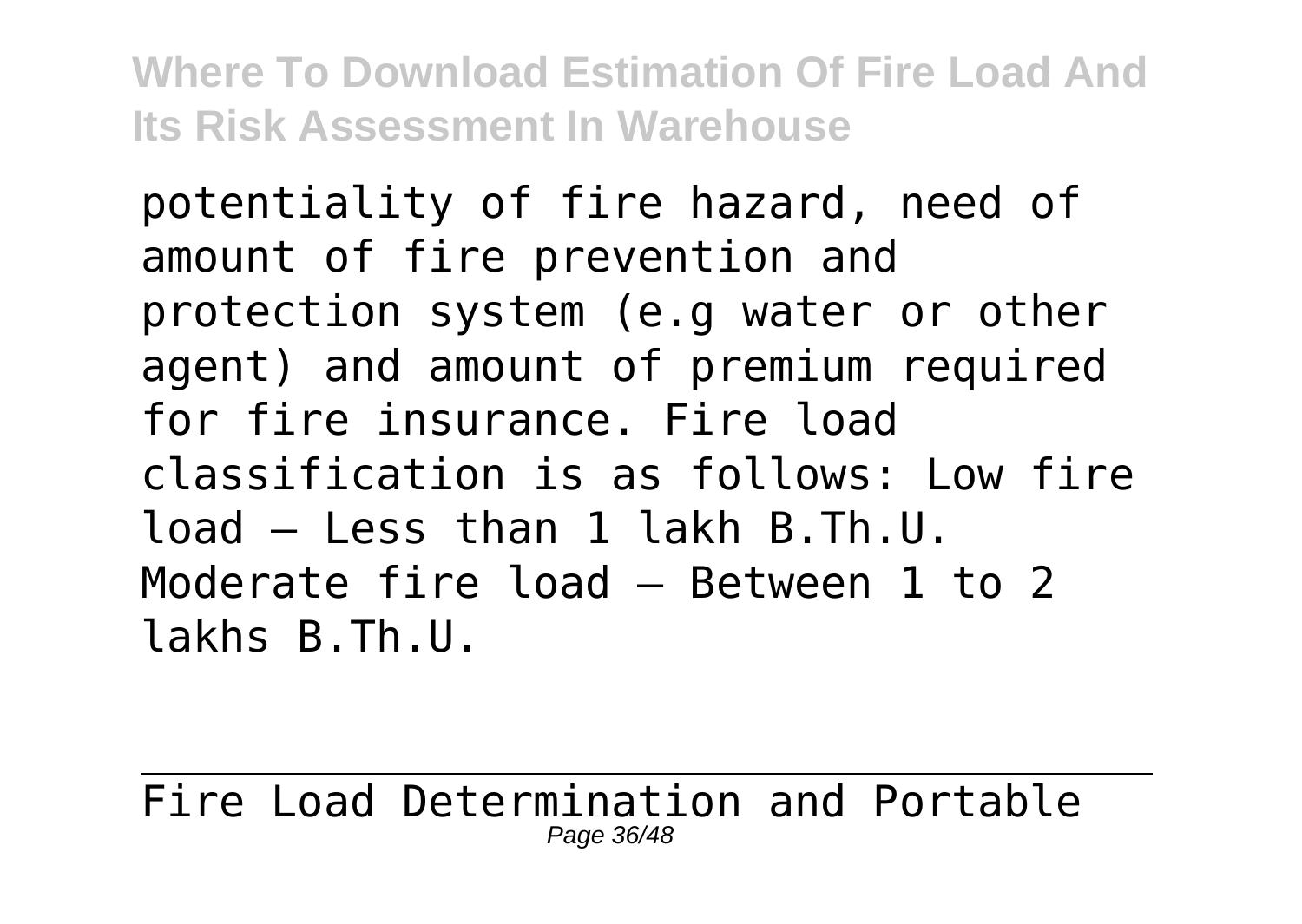Fire Extinguishers ... Estimation Of Fire Load And Its Risk Assessment In Warehouse If you ally obsession such a referred estimation of fire load and its risk assessment in warehouse book that will find the money for you worth, acquire the unconditionally best seller from us currently from several preferred authors.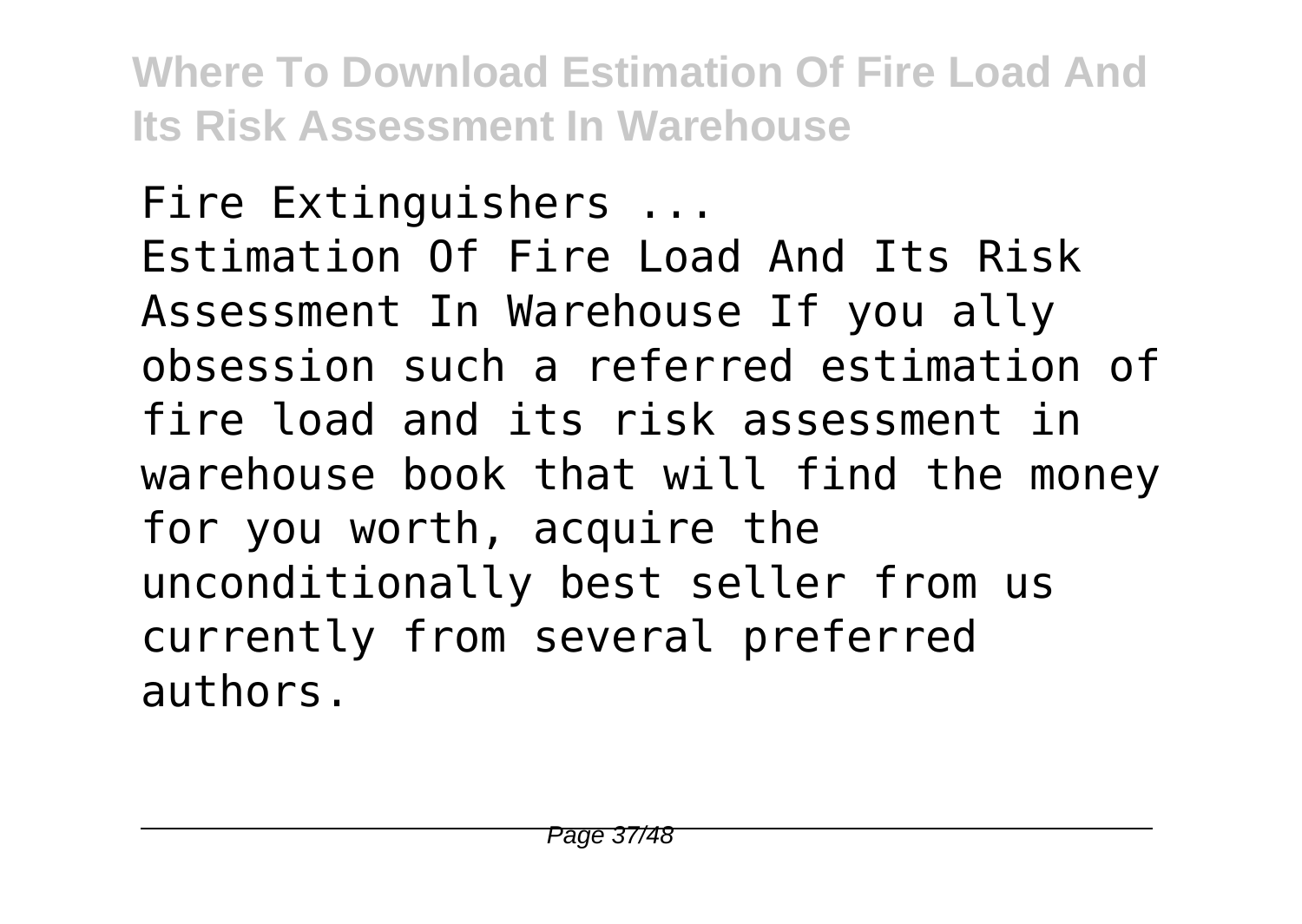Estimation Of Fire Load And Its Risk Assessment In Warehouse Then the fire load was evaluated primarily based on this kind of information. The average fire load densities were found to be 807 MJ/m 2 for kitchens; 393 MJ/m 2 for dining rooms; 288 MJ/m 2 for basement living rooms; 534 MJ/m 2 for Primary bedrooms; 594 MJ/m 2 for secondary bedrooms. There are many high-rise residential buildings in Hong Kong. Page 38/48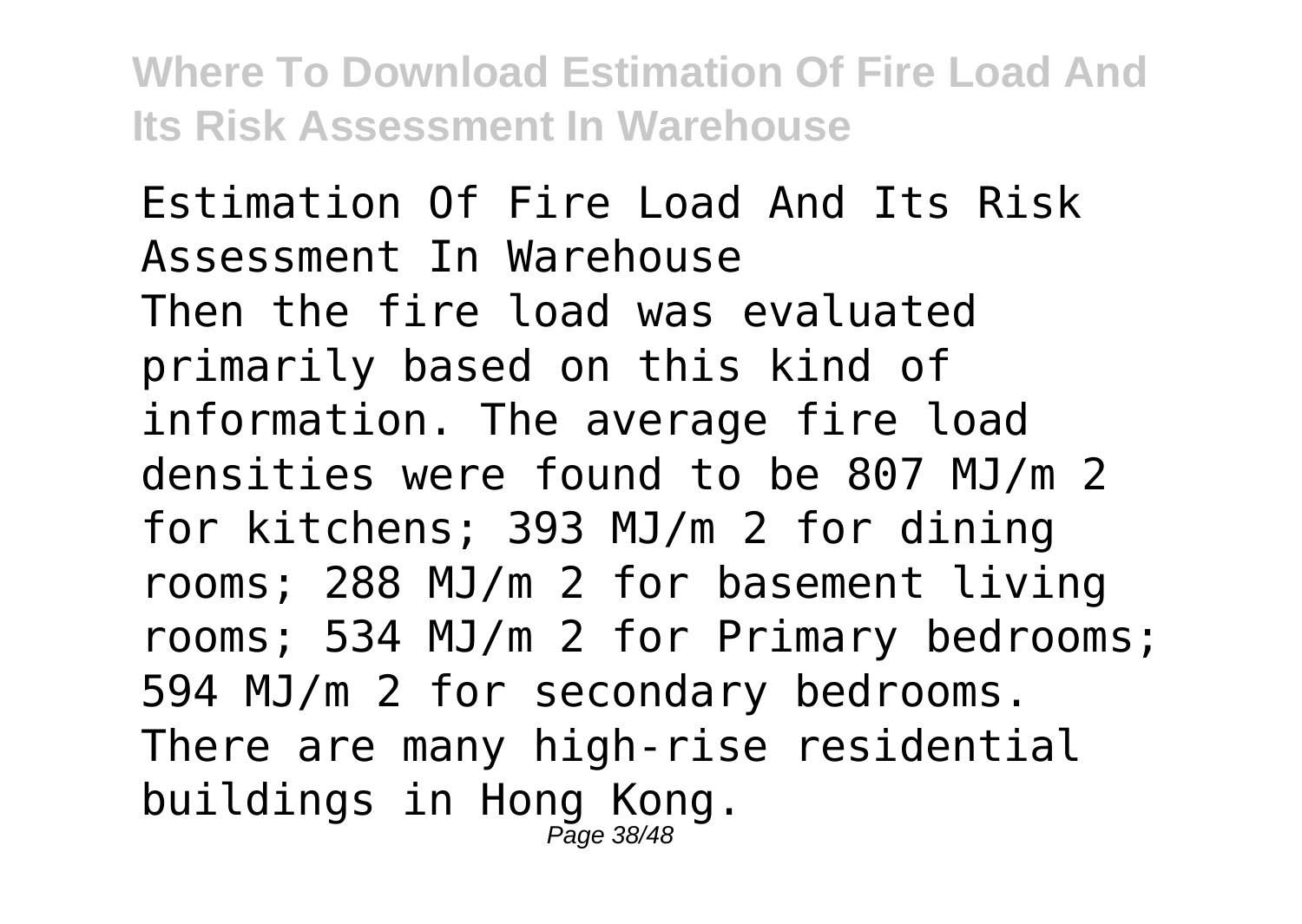Determination of Fire Load and Heat Release Rate for High ...

A room's fire load can be calculated in customary units by multiplying the number of pounds of flammable materials in the room by the average BTUs generated per pound and then dividing the result by the number of square feet in the room. The same procedure can be done using kilograms, kilojoules, and Page 39/48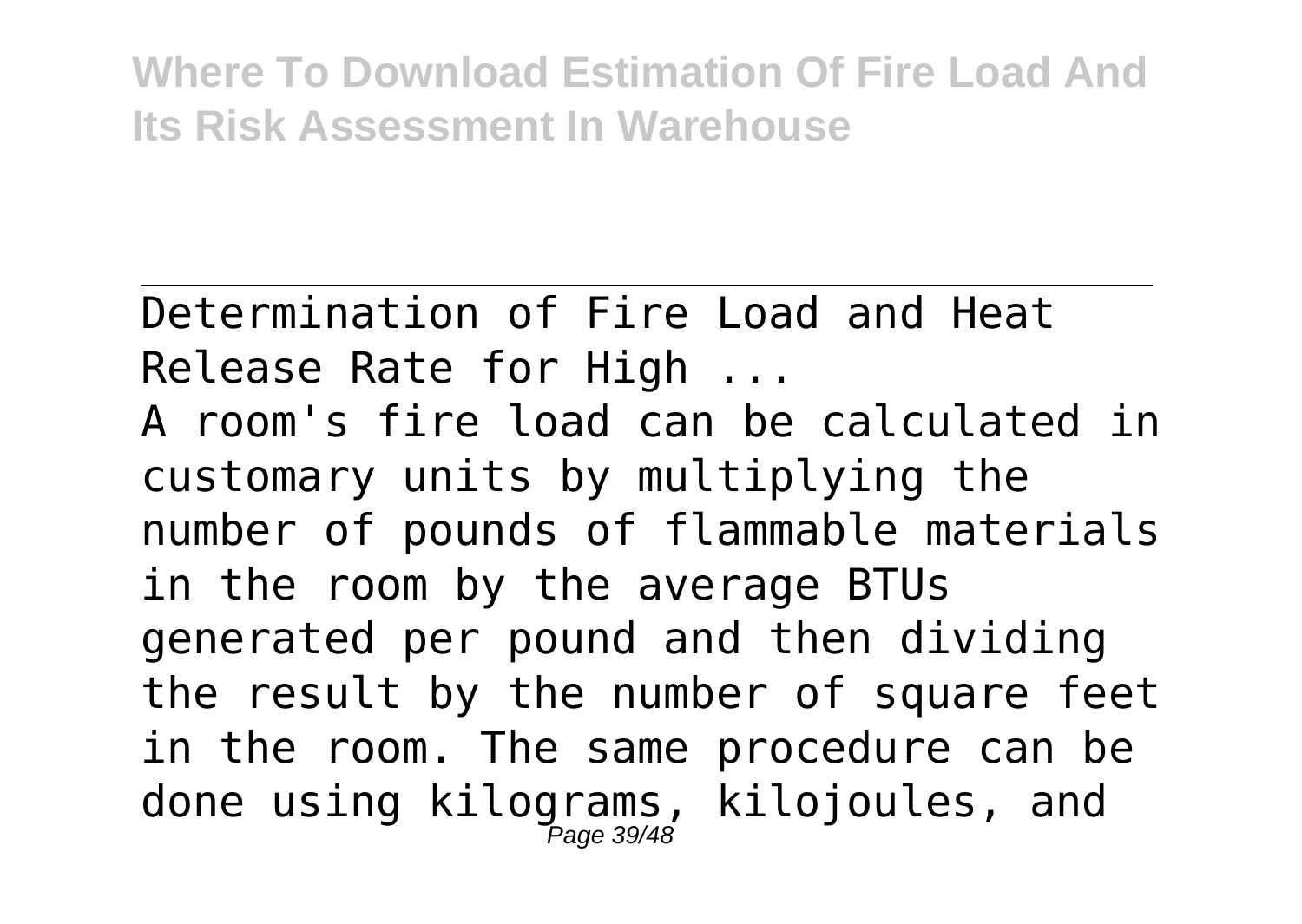square meters.

What Is a Fire Load? (with picture) wiseGEEK Examples of Fire Safety Engineering calculations. 1 A note on my calculations The calculations presented here are intended to give the reader a small impression of the kind of problems that are amenable to calculation in the field of fire safety Page 40/48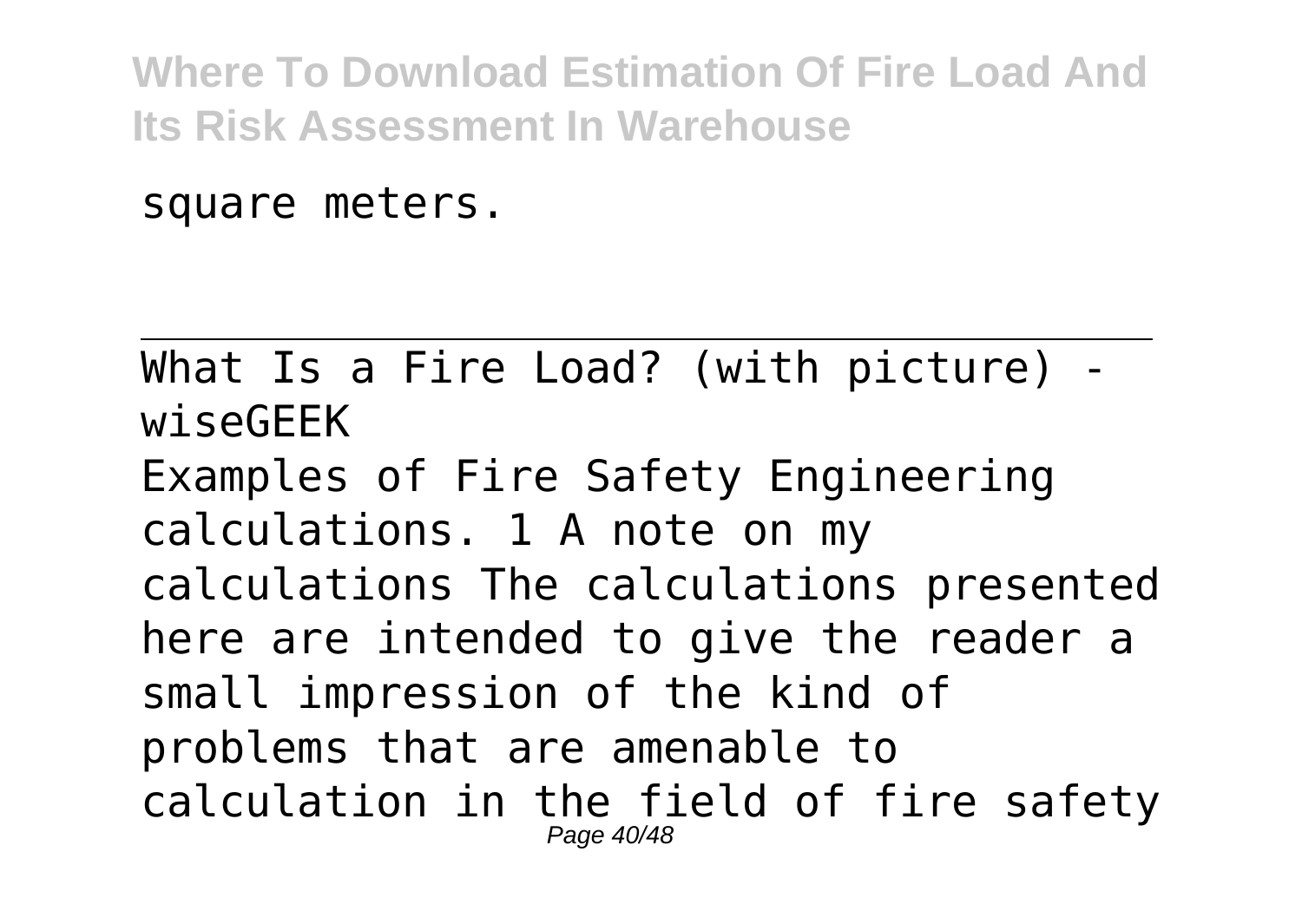engineering. Some are simple, some complex. The calculations are related to fire safety in buildings

Examples of Fire Safety Engineering calculations. the estimation of fire load and its risk assessment in warehouse is universally compatible subsequent to any devices to read. Thank you entirely much for downloading estimation of fire Page 41/48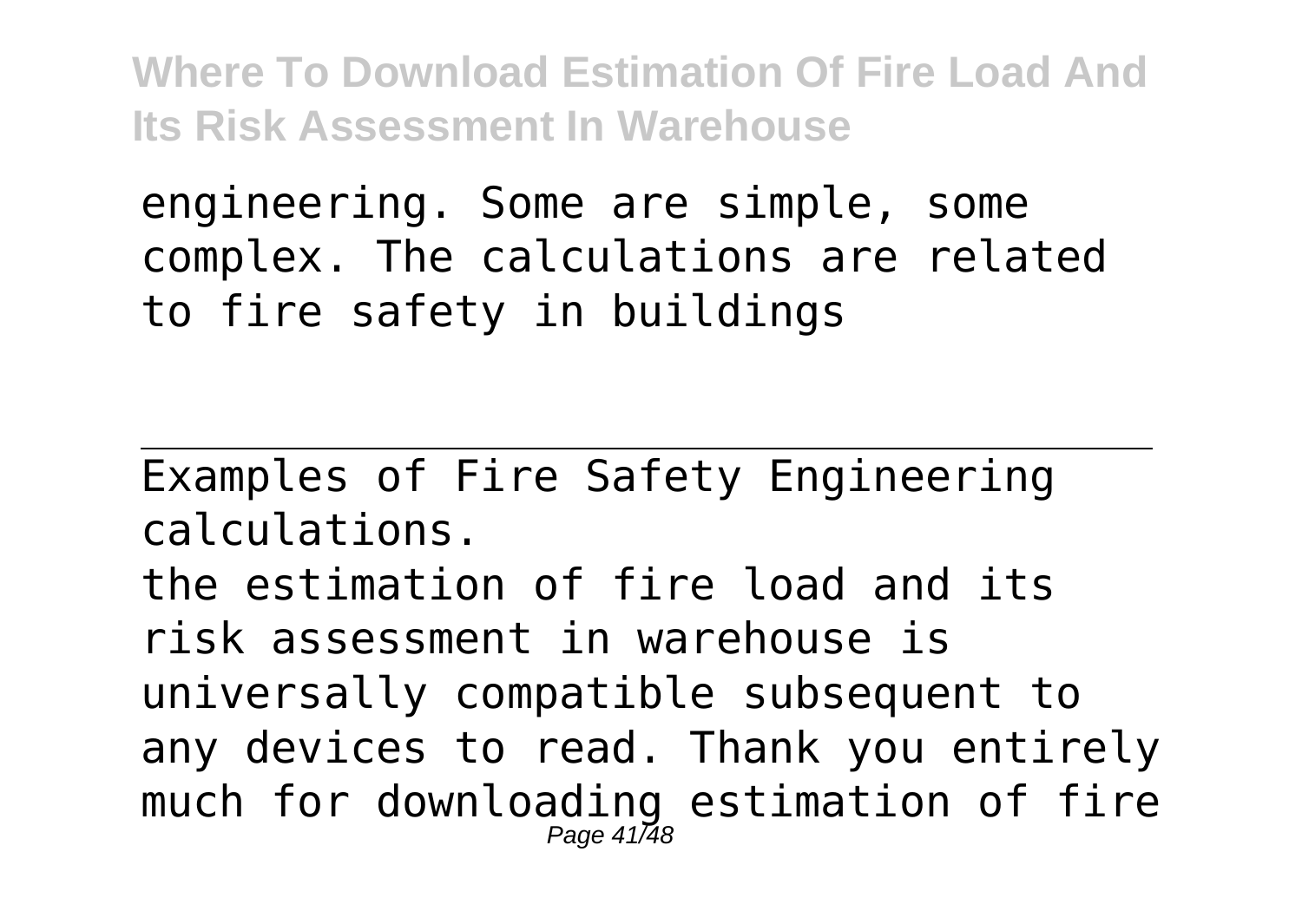load and its risk assessment in warehouse.Most likely you have knowledge that, people have see numerous period for their

Estimation Of Fire Load And Its Risk Assessment In ... USFA uses the national building ire estimates in the Fire Estimate Summary Series, Topical Fire Report Series, and various other ire data reports. Page 42/48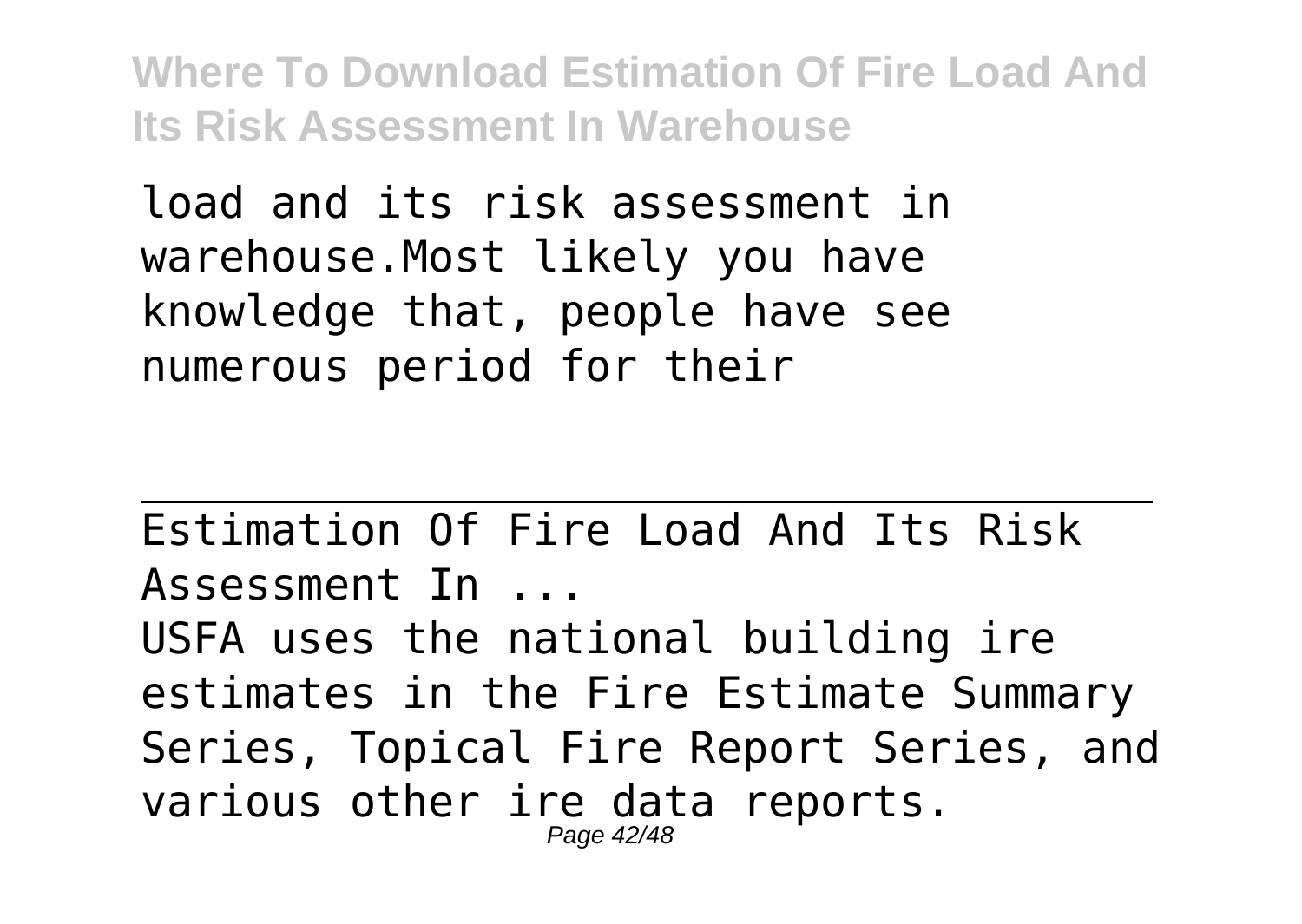National Estimates Overview National estimates are estimates of the numbers of ire losses (ires, deaths, injuries, dollar loss) associated with a subset of the ire data.

National Estimates Methodology for Building Fires and Losses Fire load density is an important value to know for a given space, because it allows an estimation of the severity Page 43/48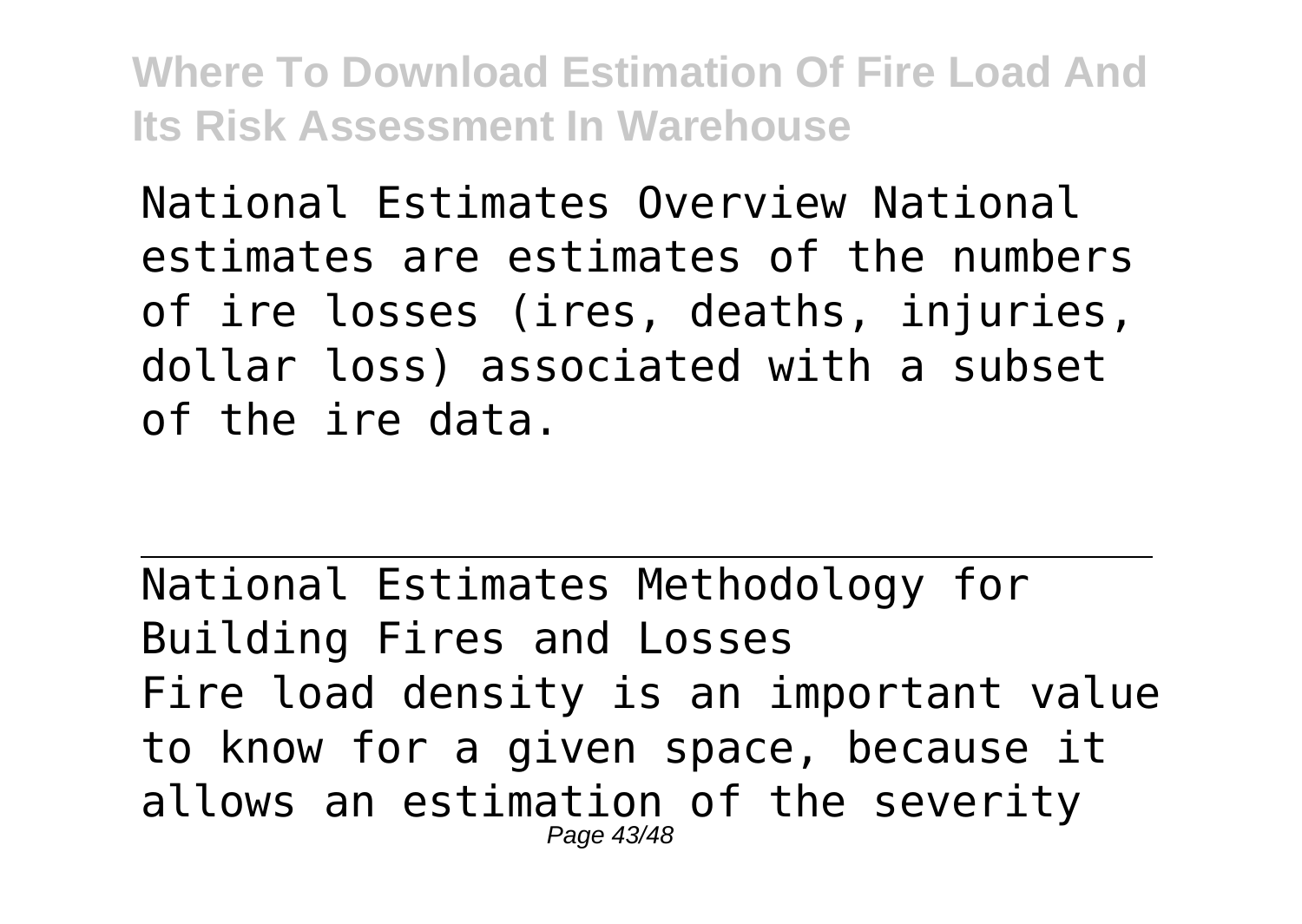and duration of the fire. This, in turn, gives the engineers designing the building enough information on how much protection against fire a building needs.

Heat Density, Fire Load Density • Thermodynamics — Heat ... About 16% of the retail shops exceeded the upper limit of fire load density of 1,135 MJm-2specified in the local code. Page 44/48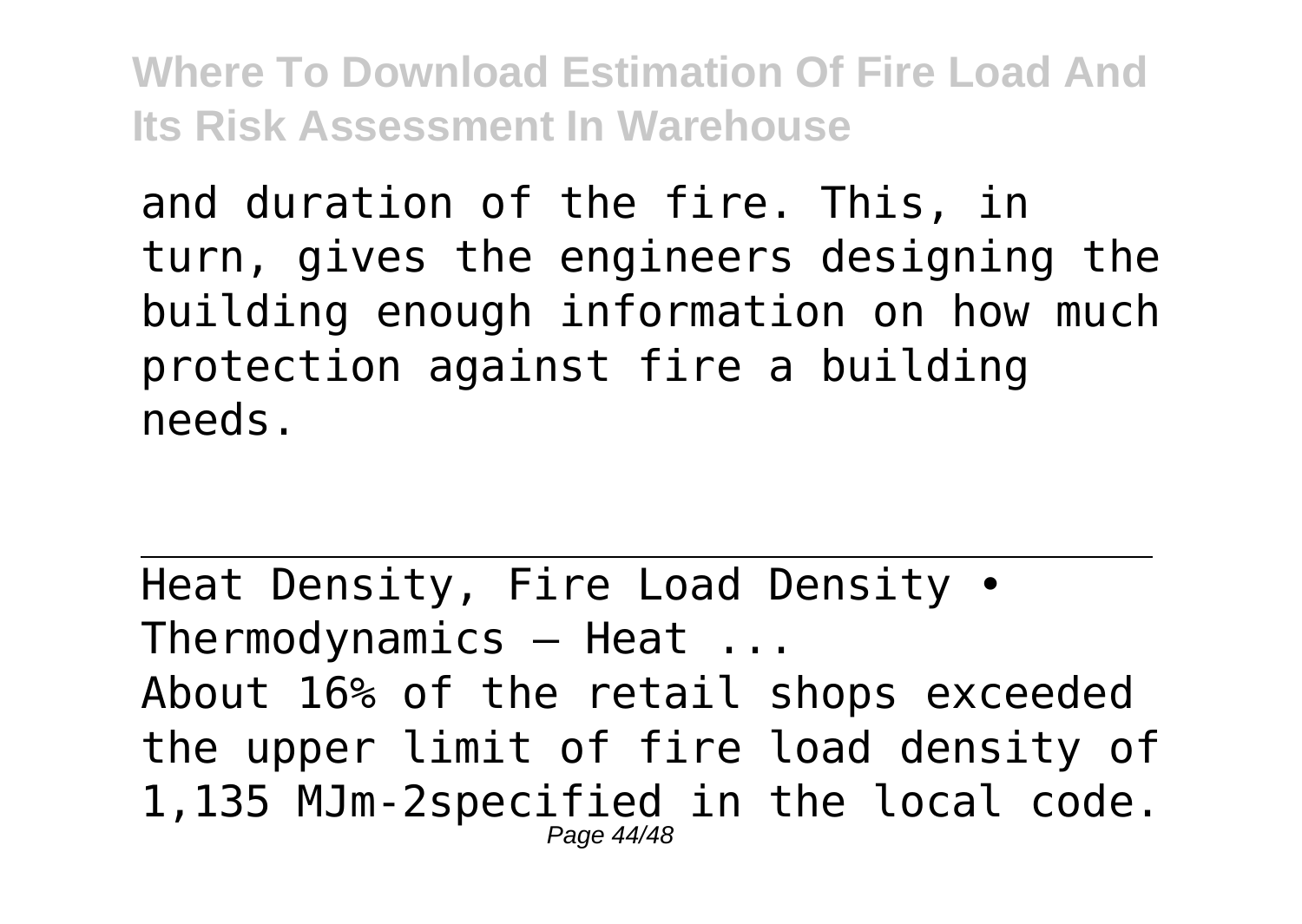The highest fire load density was observed in shops selling bedroom products such as curtains, blankets, pillows and mattresses. The survey results are also compared with those reported elsewhere in the literature.

FIRE LOAD DENSITY SURVEY IN FOUR SHOPPING MALLS IN HONG KONG Fire Load Fire load is defined as the heat energy that could be released per Page 45/48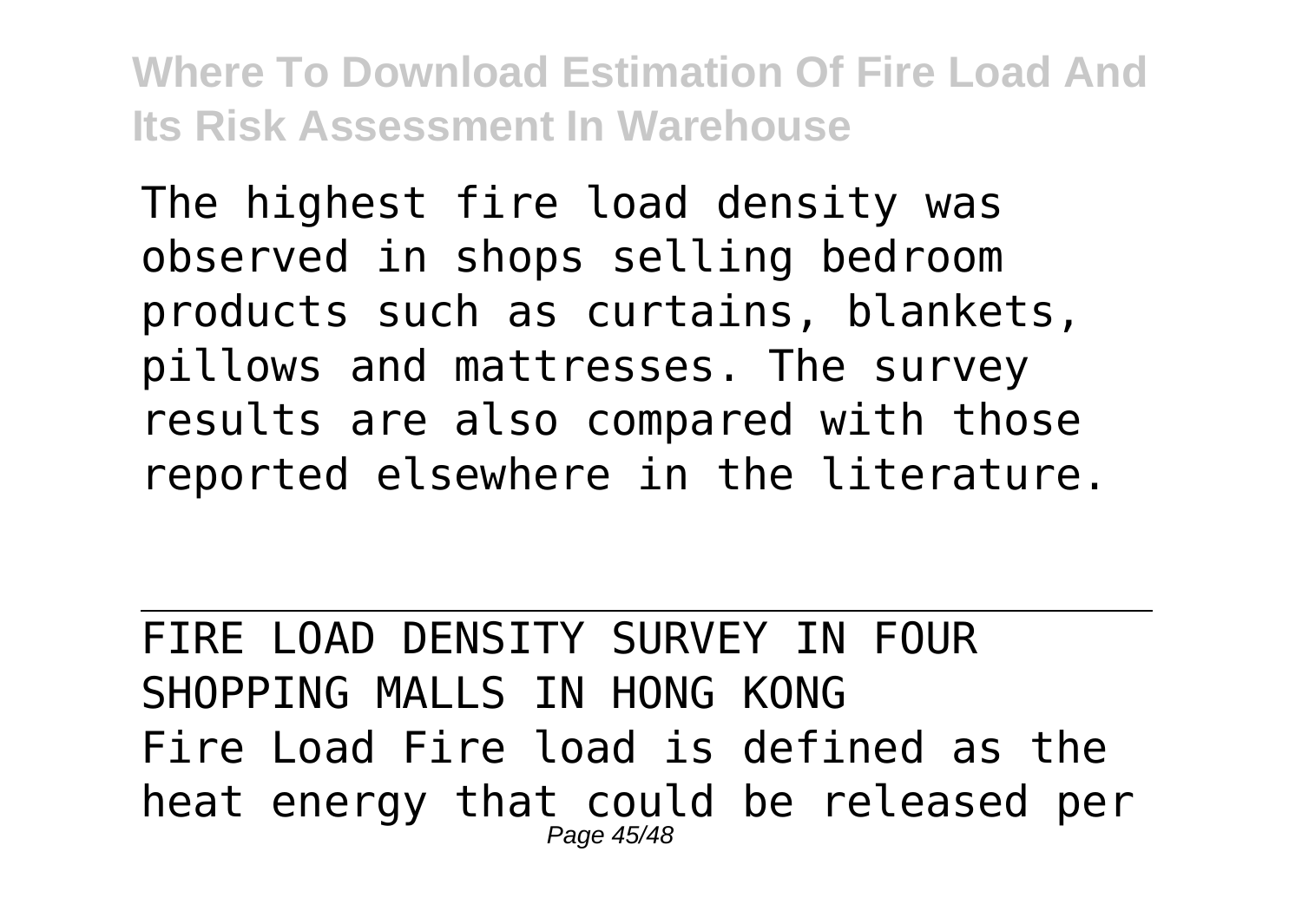square meter of floor area of a compartment or story, by the complete combustion of the contents of the building and any combustible parts of the building itself.conveniently, the fire load is given by

Fire Load Calculation on Hospital Buildings in India To calculate the fire loading of a building, multiply the number of Page 46/48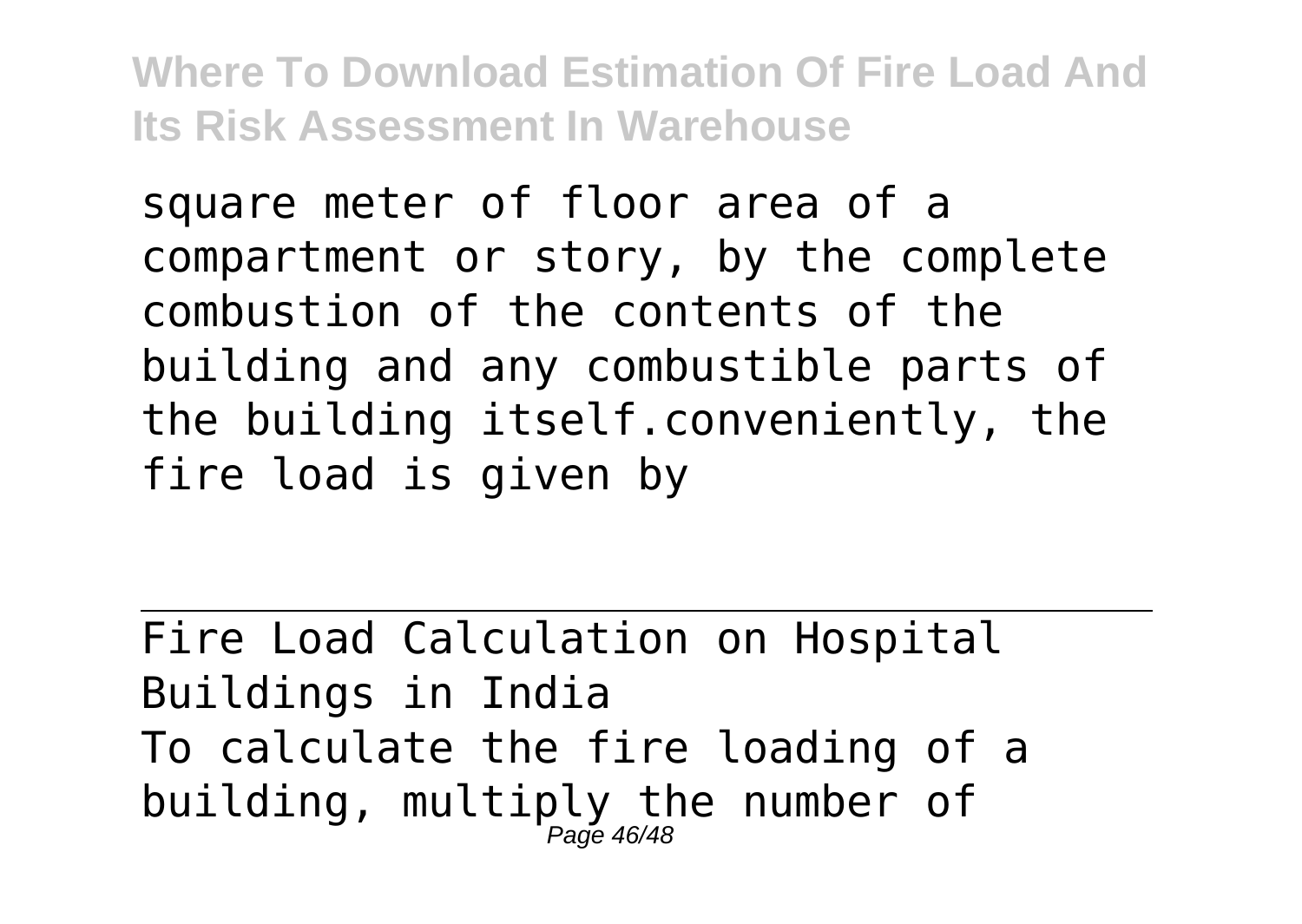flammable materials in a room by the BTUs they generate per pound. You then divide this by the number of square feet in the room to get the fire loading.

Reduce the fire loading of your premises Designing Electrical Systems for Fire Pumps Since fire pumps are considered life safety equipment, they must be Page 47/48